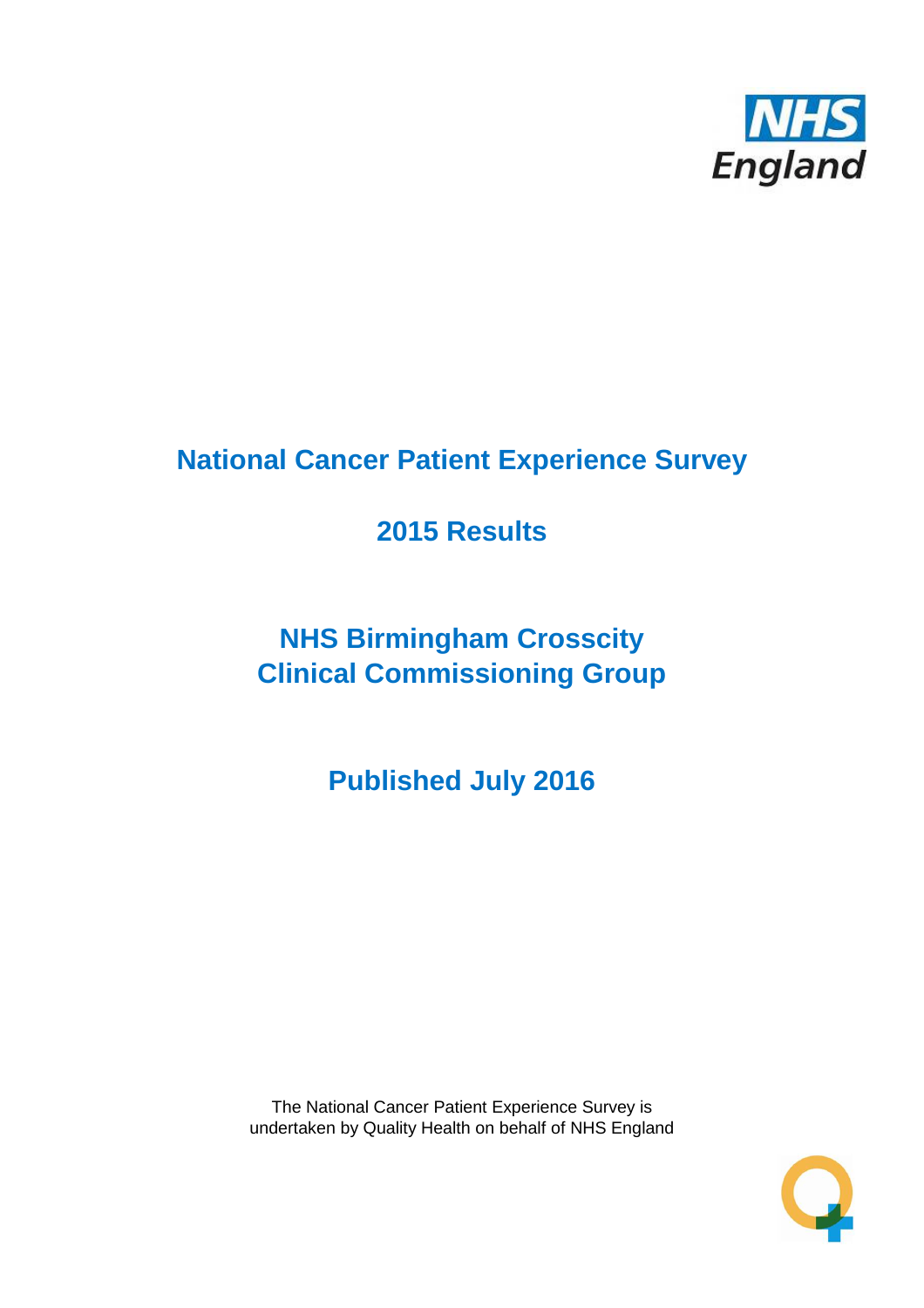#### **Introduction**

The National Cancer Patient Experience Survey 2015 is the fifth iteration of the survey first undertaken in 2010. It has been designed to monitor national progress on cancer care; to provide information to drive local quality improvements; to assist commissioners and providers of cancer care; and to inform the work of the various charities and stakeholder groups supporting cancer patients.

The survey was overseen by a national Cancer Patient Experience Advisory Group. This Advisory Group set the principles and objectives of the survey programme and guided questionnaire development.

The survey was commissioned and managed by NHS England. The survey provider, Quality Health, is responsible for designing, running and analysing the survey.

Full national results and other reports are available at www.ncpes.co.uk

Further details on the survey methodology and changes to the 2015 survey can be found in the Annex. Note that a number of significant changes were made to the 2015 survey so caution should be taken in directly comparing data from the 2015 survey to the findings of the previous CPES surveys. No comparisons with previous surveys are presented in this report.

#### **This report**

The report shows how this CCG scored for each question in the survey, compared with national results. It is aimed at helping individual CCGs to understand their performance and identify areas for local improvement.

Note that responses for questions with 1-20 respondents have been suppressed. This is to protect patient confidentiality and because uncertainty around the result is too great.

#### **Data tables**

The data tables presented in this report show the following for each question:

- **Column 1** shows the number of respondents to this question
- **Column 2** shows the unadjusted 2015 score for this CCG
- **Column 3** shows the case-mix adjusted 2015 score for this CCG
- **Column 4** shows the lower limit of the expected range of scores for this CCG (the top of the pale blue section on the Comparability chart - see below)
- **Column 5** shows the upper limit of the expected range of scores for this CCG (the bottom of the dark blue section on the Comparability chart - see below)
- **Column 6** shows the National Average score for this question.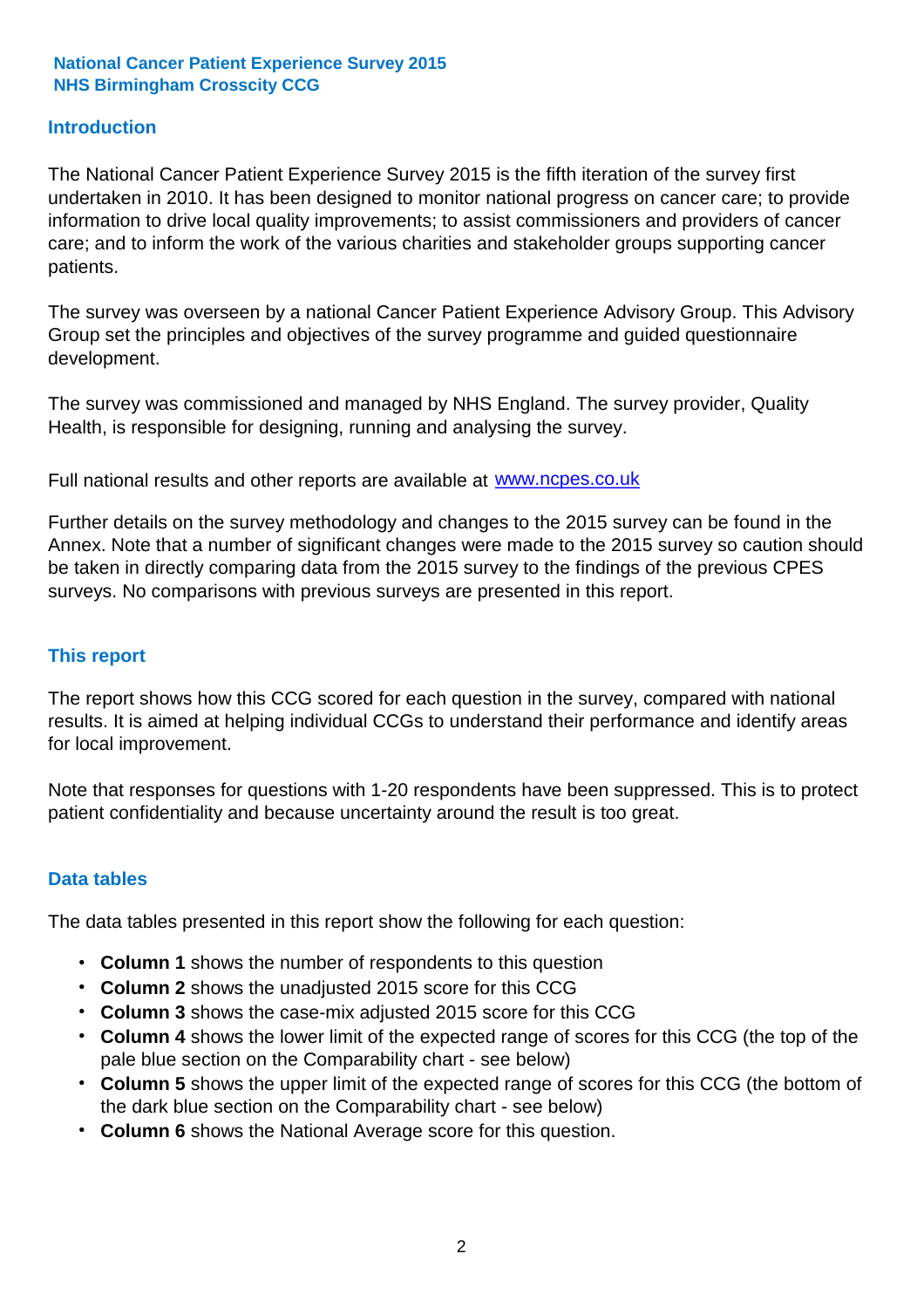Results for individual response options are presented in the detailed data tables **WWW.ncpes.co.uk** Confidence Intervals for unadjusted and case-mix adjusted data are provided in these tables.

Expected ranges and 95% Confidence Intervals highlight the uncertainty around the results. The size of the expected ranges and confidence intervals will be different for each question, and depends on the number of respondents and the range of their responses.

For further details on case-mix adjustment and the scoring methodology used, please refer to the Annex.

#### **Comparability charts**

For the 2015 survey, we have adopted the CQC standard for reporting comparative performance, based on calculation of "expected ranges". This means that CCGs will be flagged as outliers only if there is statistical evidence that their scores deviate (positively or negatively) from the range of scores that would be expected for CCGs of the same size.

The Comparability charts in this report show a bar with these expected ranges (in grey), higher than expected (in dark blue), and lower than expected (in pale blue). A black dot represents the actual score of this CCG.

The same colour convention has been used in Column 3 of the Data tables.

For further details on expected ranges, please refer to the technical document at **www.ncpes.co.uk** 

#### **Tumour group tables**

The final set of tables in this report show the scores for each question for each of the 13 tumour groups, with a comparative national score for that tumour group.

These breakdowns are intended as additional information for CCGs to understand the differences between the experiences of patients with different types of cancer. The numbers are generally relatively small and may not be statistically significant. They should therefore be treated with some caution.

#### **Notes on specific questions**

Question 5 in the survey has not been scored. However, the unscored data is useful and has been published alongside the other results in this report. This question asked respondents to "tick all that apply". The results show all of the responses given including where respondents chose two or more options.

Questions used to direct respondents to different parts of the survey (questions 4, 17, 24, 27, 40, 43, 46) and other demographic and information questions are not reported.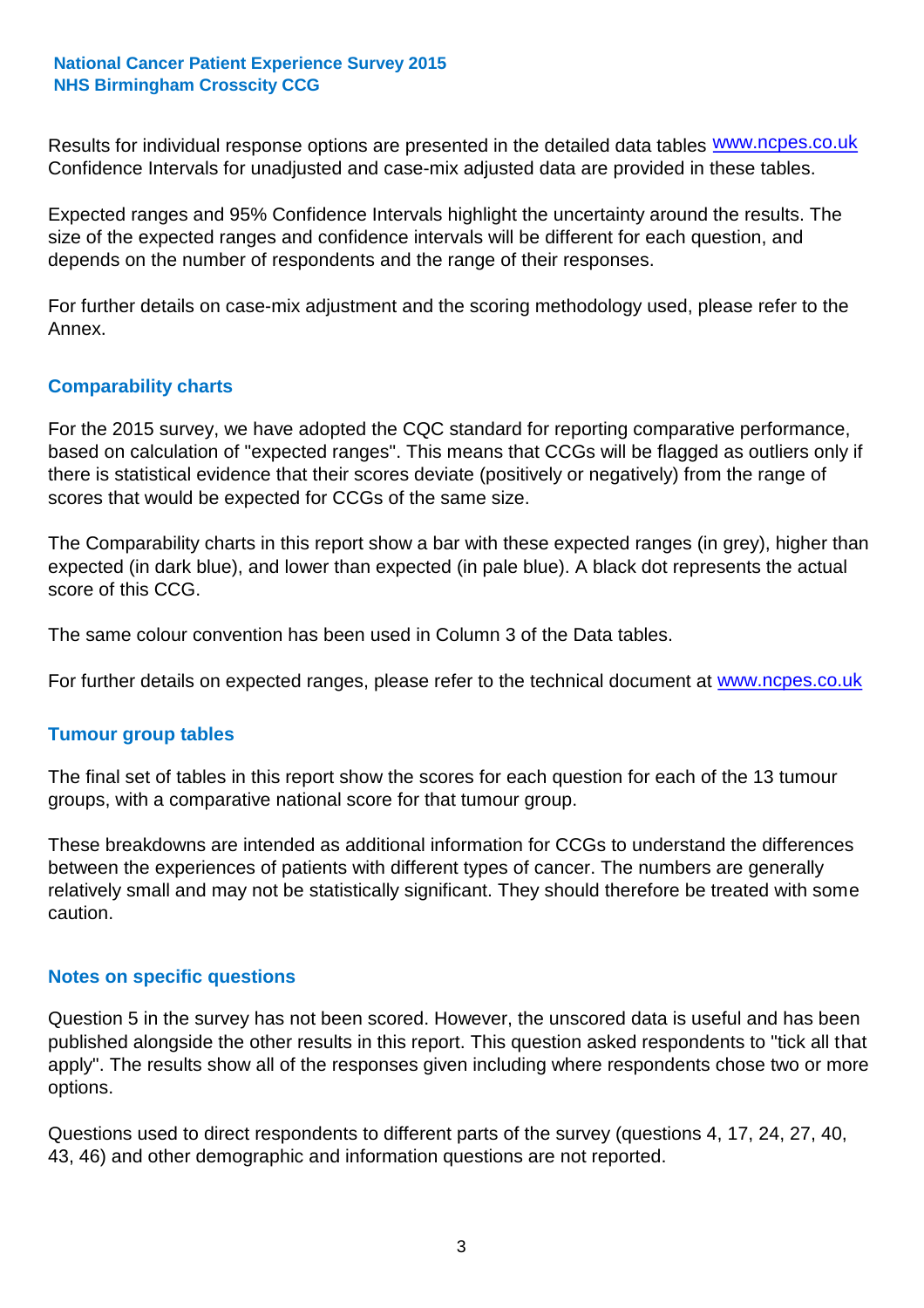#### **How to use the data**

Unadjusted data should be used to see the actual responses from patients relating to the CCG.

Case-mix adjusted data, together with expected ranges, should be used to understand whether the results are significantly higher or lower than national results.

Case-mix adjusted data, together with (case-mix adjusted) Confidence Intervals (presented in the detailed data tables **www.ncpes.co.uk**), should be used to understand whether the results are significantly higher or lower than the results for another CCG.

#### **Response rates**

Numbers of respondents by tumour group, age and gender can be found in the Annex.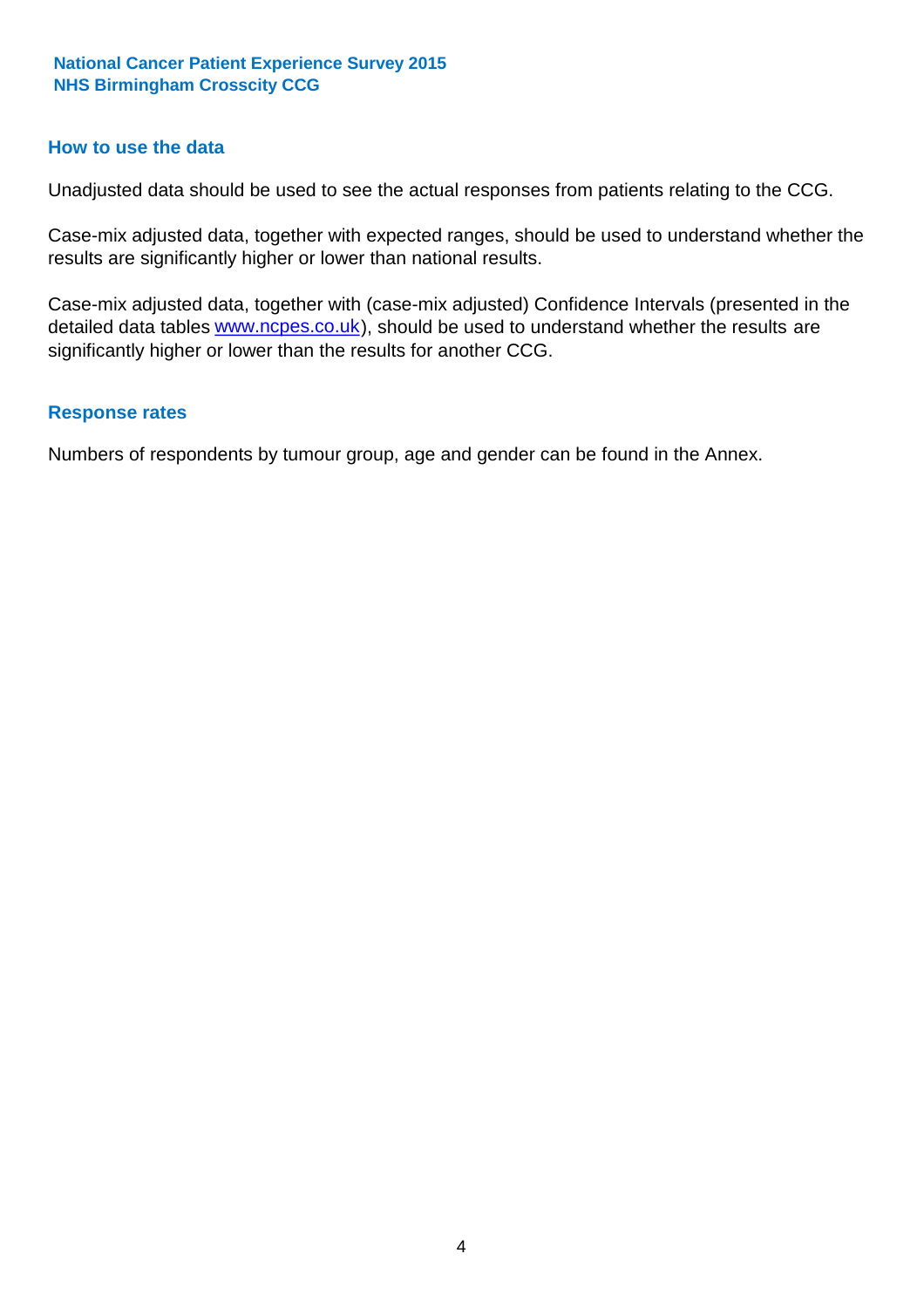#### **Executive Summary**

average rating of 8.7. Asked to rate their care on a scale of zero (very poor) to 10 (very good), respondents gave an

The following questions are included in phase 1 of the Cancer Dashboard developed by Public Health England and NHS England\*:

- **76%** of respondents said that they were definitely involved as much as they wanted to be in decisions about their care and treatment
- **90%** of respondents said that they were given the name of a Clinical Nurse Specialist who would support them through their treatment
- when asked how easy or difficult it had been to contact their Clinical Nurse Specialist 87% of respondents said that it had been 'quite easy' or 'very easy'
- **85%** of respondents said that, overall, they were always treated with dignity and respect they were in hospital
- **93%** of respondents said that hospital staff told them who to contact if they were worried about their condition or treatment after they left hospital
- **58%** of respondents said that they thought the GPs and nurses at their general practice definitely did everything they could to support them while they were having cancer treatment.

Detailed results for these and other questions are set out in the sections that follow.

#### \* www.cancerdata.nhs.uk/dashboard

The questions were selected in discussion with the national Cancer Patient Experience Advisory Group and reflect four key patient experience domains: provision of information; involvement in decisions; care transition; interpersonal relations, respect and dignity. The figures presented above are all case-mix adjusted.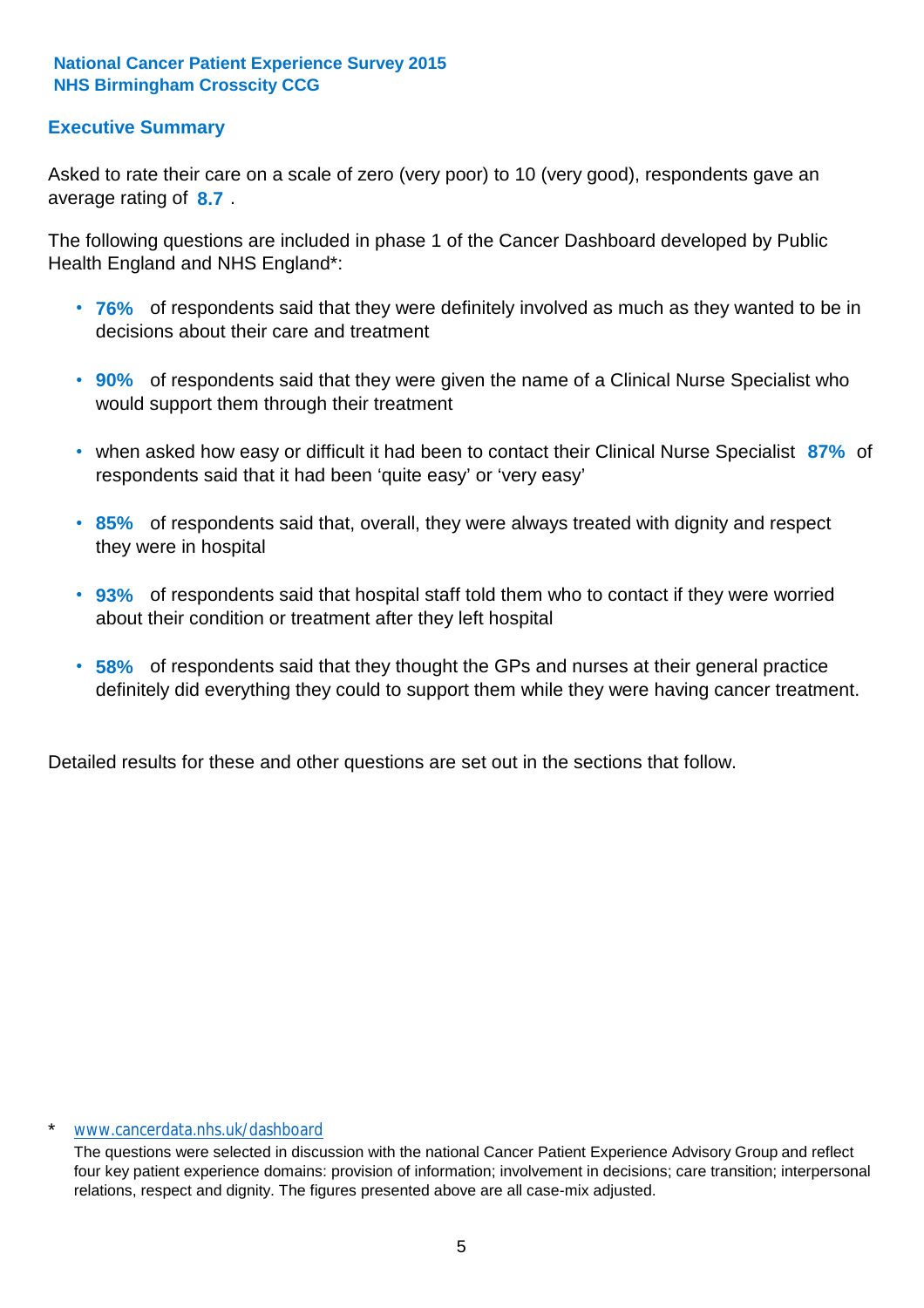# **Questions which scored outside expected range**

|                 |                                                                                            |                                              | 2015 Case-mix Adjusted             |                                     |                                        |                              |
|-----------------|--------------------------------------------------------------------------------------------|----------------------------------------------|------------------------------------|-------------------------------------|----------------------------------------|------------------------------|
| Question        |                                                                                            | for this<br>respondents<br>Number of<br>င္ပင | Percentage for<br>this CCG<br>2015 | Lower limit of<br>expected<br>range | Upper limit<br>expected<br>range<br>₫. | National<br>Average<br>Score |
|                 | Finding out what was wrong with you                                                        |                                              |                                    |                                     |                                        |                              |
| Q8              | Patient told they could bring a family member or friend when<br>first told they had cancer | 631                                          | 88%                                | 76%                                 | 82%                                    | 79%                          |
|                 | Deciding the best treatment for you                                                        |                                              |                                    |                                     |                                        |                              |
| Q12             | Patient felt that treatment options were completely explained                              | 623                                          | 86%                                | 80%                                 | 86%                                    | 83%                          |
|                 | Hospital care as an inpatient                                                              |                                              |                                    |                                     |                                        |                              |
| Q29             | Patient had confidence and trust in all doctors treating them                              | 458                                          | 79%                                | 81%                                 | 87%                                    | 84%                          |
| Q30             | Patient's family or someone close definitely had opportunity to<br>talk to doctor          | 384                                          | 67%                                | 68%                                 | 77%                                    | 72%                          |
| Q31             | Patient had confidence and trust in all ward nurses                                        | 460                                          | 68%                                | 68%                                 | 76%                                    | 72%                          |
| Q <sub>35</sub> | Patient was able to discuss worries or fears with staff during<br>visit                    | 353                                          | 46%                                | 47%                                 | 57%                                    | 52%                          |
|                 | Care from your general practice                                                            |                                              |                                    |                                     |                                        |                              |
| Q <sub>53</sub> | Practice staff definitely did everything they could to support<br>patient                  | 494                                          | 58%                                | 58%                                 | 67%                                    | 63%                          |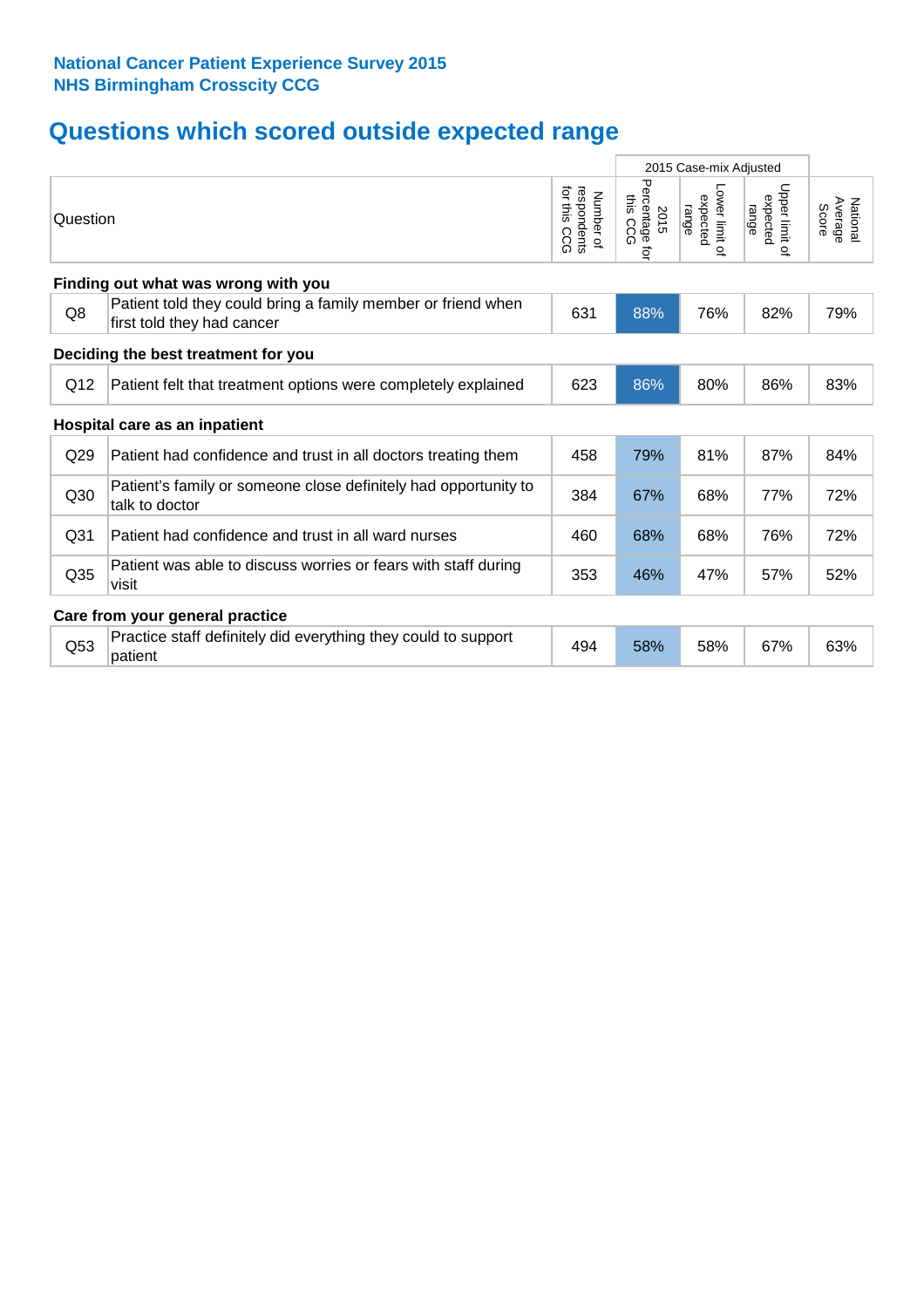### **CCG results**

#### **Seeing your GP**



|    |                                                                |                                                     |                             |               | 2015 Case-mix Adjusted     |                            |                           |
|----|----------------------------------------------------------------|-----------------------------------------------------|-----------------------------|---------------|----------------------------|----------------------------|---------------------------|
|    | Question                                                       | respondents<br><b>Number</b><br>$\overline{\sigma}$ | 2015<br>Unadjusted<br>Score | 2015<br>Score | Expected<br>range<br>lower | Expected<br>range<br>nbber | National Average<br>Score |
| Q1 | Saw GP once / twice before being told had to go to<br>hospital | 486                                                 | 75%                         | 76%           | 72%                        | 80%                        | 76%                       |
| Q2 | Patient thought they were seen as soon as necessary            | 709                                                 | 84%                         | 84%           | 80%                        | 85%                        | 82%                       |

|                |                                                                             |                                                       | No. |
|----------------|-----------------------------------------------------------------------------|-------------------------------------------------------|-----|
| Q <sub>5</sub> | Beforehand, did you have all the<br>information you needed about your test? | Yes                                                   | 541 |
|                |                                                                             | No, I would have liked more written information       | 30  |
|                |                                                                             | No, I would have liked more <b>verbal</b> information | 32  |
|                |                                                                             | I did not need / want any information                 | 12  |
|                |                                                                             | Don't know / can't remember                           |     |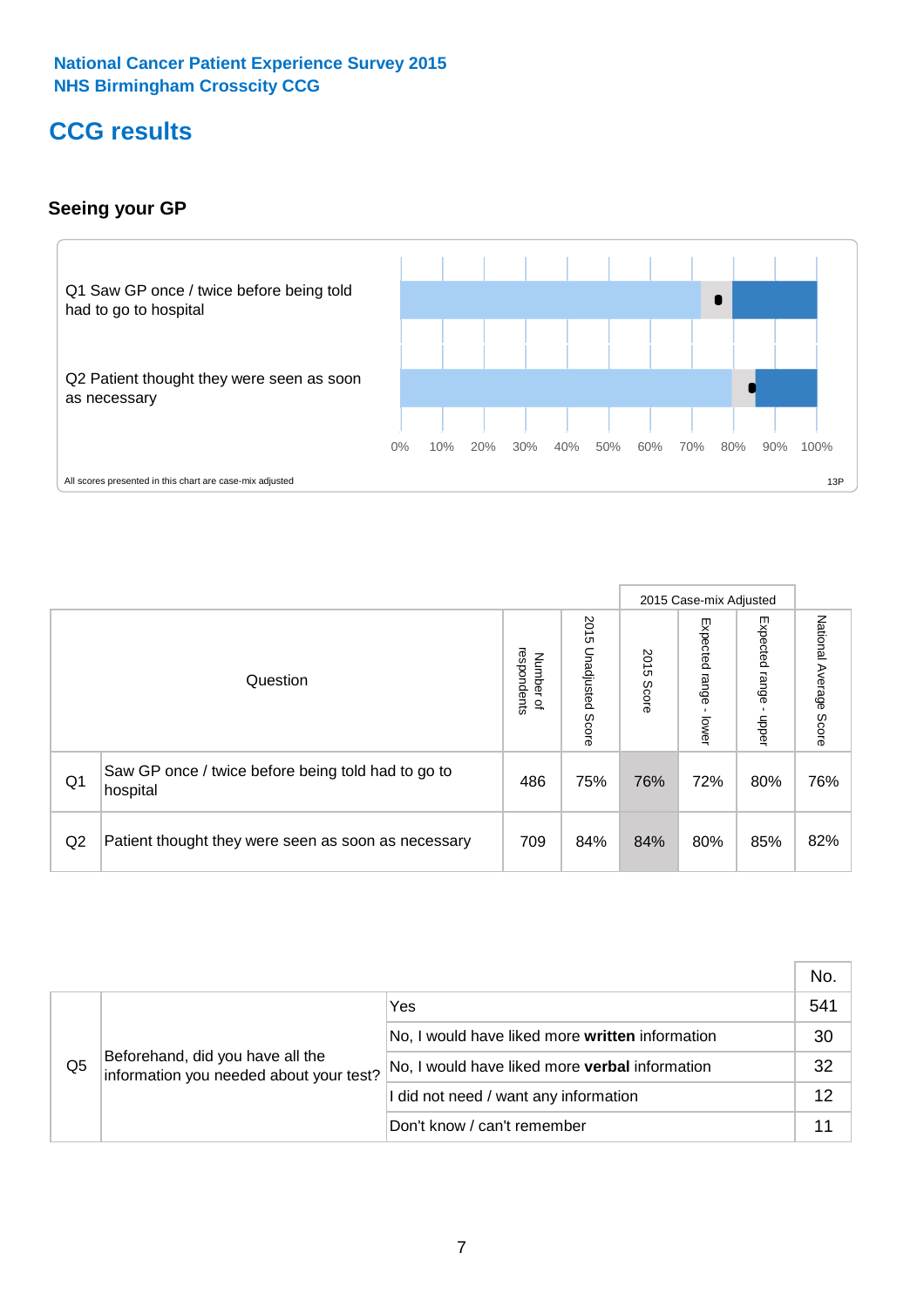#### **Diagnostic tests**



|                |                                                                       |                                       |                             |               | 2015 Case-mix Adjusted       |                         |                           |
|----------------|-----------------------------------------------------------------------|---------------------------------------|-----------------------------|---------------|------------------------------|-------------------------|---------------------------|
|                | Question                                                              | respondents<br>Number<br>$\mathbf{Q}$ | 2015<br>Unadjusted<br>Score | 2015<br>Score | Expected<br>I range<br>lower | Expected range<br>nbber | National Average<br>Score |
| Q <sub>6</sub> | The length of time waiting for the test to be done was<br>about right | 601                                   | 85%                         | 85%           | 84%                          | 89%                     | 87%                       |
| Q7             | Given complete explanation of test results in<br>understandable way   | 599                                   | 78%                         | 79%           | 76%                          | 82%                     | 79%                       |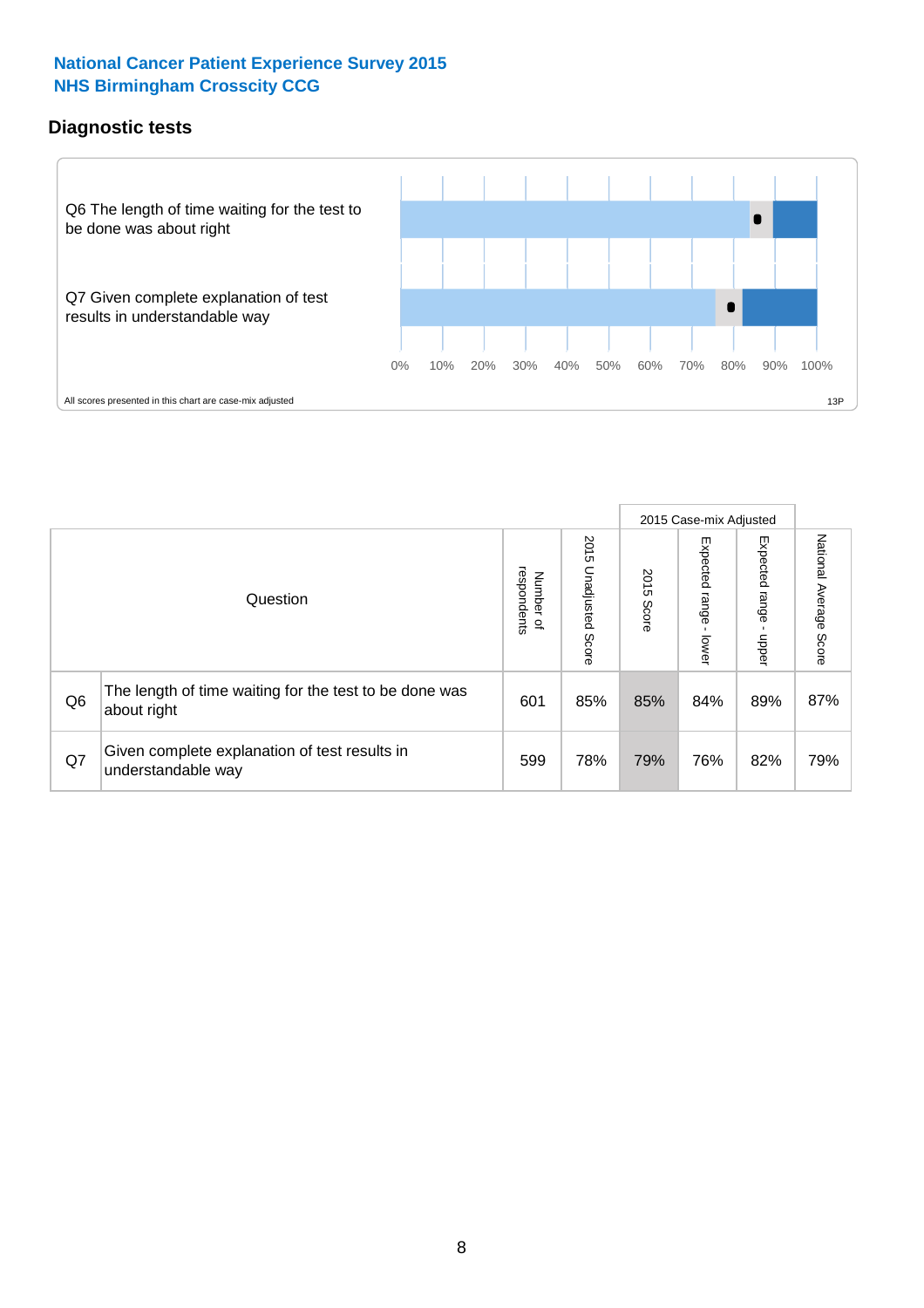#### **Finding out what was wrong with you**



|     |                                                                                            |                          |                          |               | 2015 Case-mix Adjusted                    |                           |                        |
|-----|--------------------------------------------------------------------------------------------|--------------------------|--------------------------|---------------|-------------------------------------------|---------------------------|------------------------|
|     | Question                                                                                   | respondents<br>Number of | 2015 Unadjusted<br>Score | 2015<br>Score | Expected range<br>$\blacksquare$<br>lower | Expected range -<br>nbber | National Average Score |
| Q8  | Patient told they could bring a family member or friend<br>when first told they had cancer | 631                      | 89%                      | 88%           | 76%                                       | 82%                       | 79%                    |
| Q9  | Patient felt they were told sensitively that they had cancer                               | 715                      | 84%                      | 83%           | 82%                                       | 87%                       | 84%                    |
| Q10 | Patient completely understood the explanation of what<br>was wrong                         | 716                      | 72%                      | 73%           | 70%                                       | 76%                       | 73%                    |
| Q11 | Patient given easy to understand written information<br>about the type of cancer they had  | 642                      | 74%                      | 74%           | 68%                                       | 75%                       | 72%                    |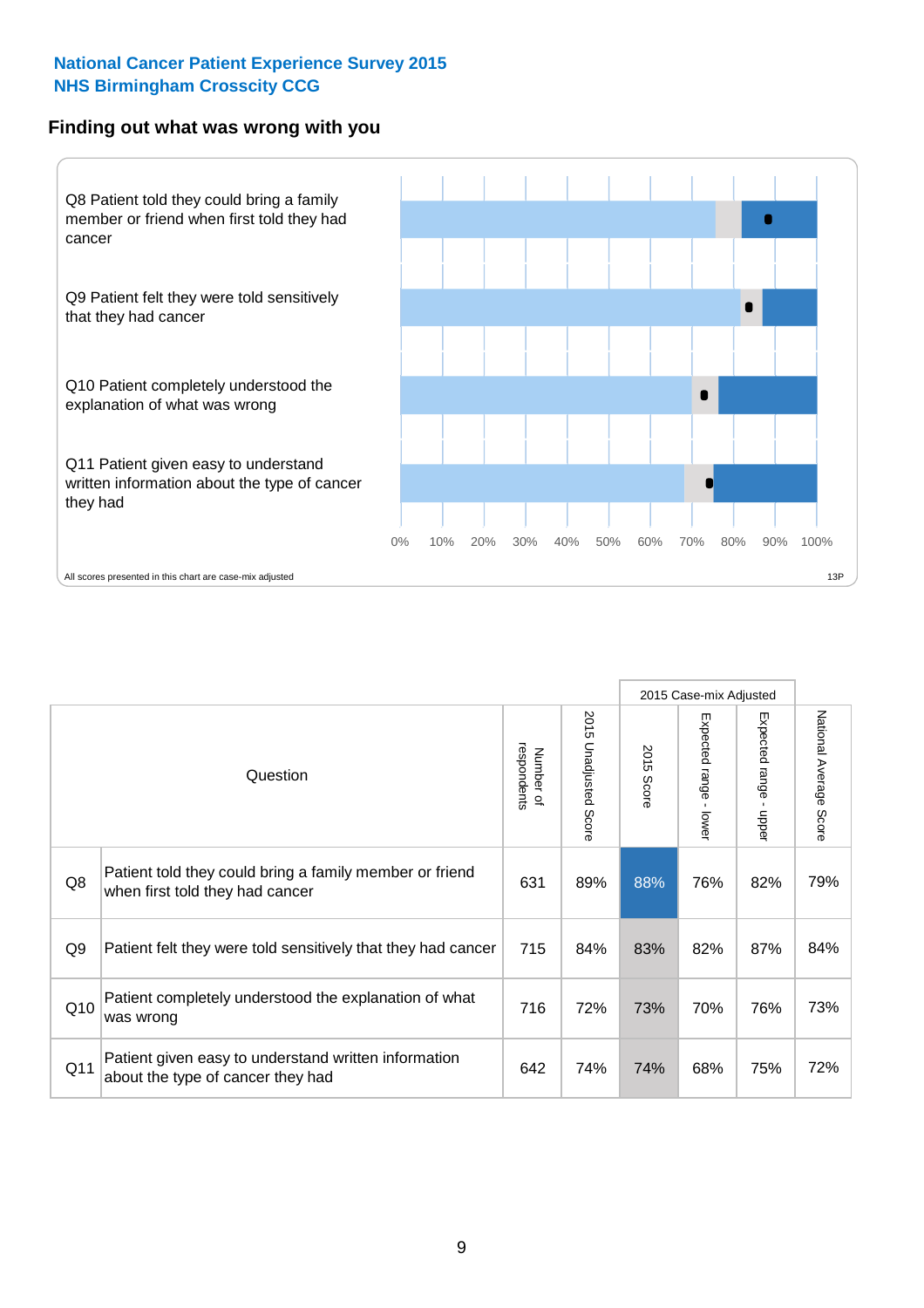#### **Finding out what was wrong with you**



|     |                                                                                         |                          |                          |               | 2015 Case-mix Adjusted                    |                           |                        |
|-----|-----------------------------------------------------------------------------------------|--------------------------|--------------------------|---------------|-------------------------------------------|---------------------------|------------------------|
|     | Question                                                                                | Number of<br>respondents | 2015<br>Unadjusted Score | 2015<br>Score | Expected range<br>$\blacksquare$<br>lower | Expected range -<br>nbber | National Average Score |
| Q12 | Patient felt that treatment options were completely<br>explained                        | 623                      | 86%                      | 86%           | 80%                                       | 86%                       | 83%                    |
| Q13 | Possible side effects explained in an understandable way                                | 693                      | 71%                      | 71%           | 69%                                       | 76%                       | 73%                    |
| Q14 | Patient given practical advice and support in dealing with<br>side effects of treatment | 694                      | 66%                      | 66%           | 63%                                       | 70%                       | 66%                    |
| Q15 | Patient definitely told about side effects that could affect<br>them in the future      | 664                      | 54%                      | 53%           | 51%                                       | 58%                       | 54%                    |
| Q16 | Patient definitely involved in decisions about care and<br>treatment                    | 692                      | 75%                      | 76%           | 75%                                       | 81%                       | 78%                    |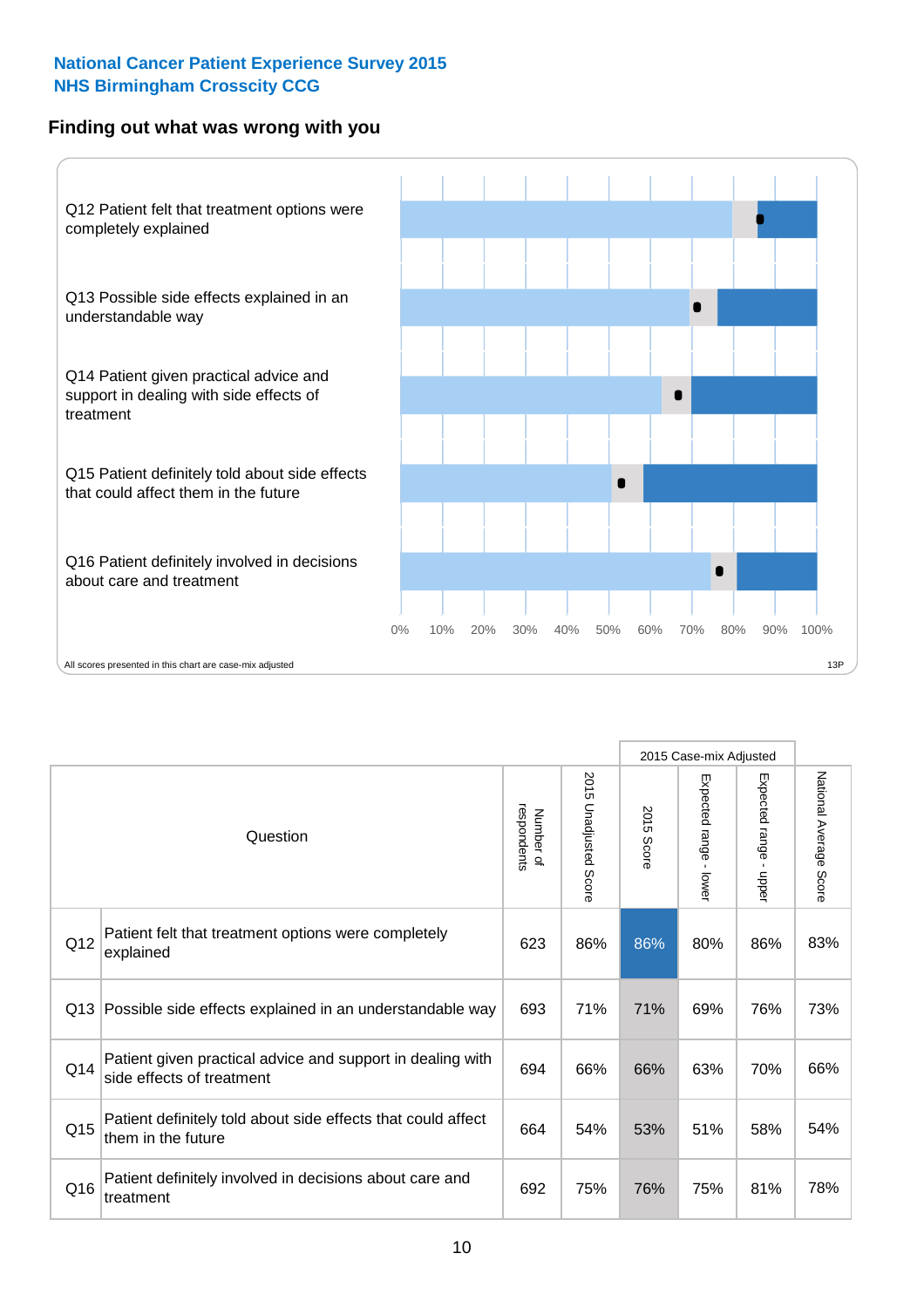#### **Clinical Nurse Specialist**



|     |                                                                                     |                          |                       |               | 2015 Case-mix Adjusted  |                         |                           |
|-----|-------------------------------------------------------------------------------------|--------------------------|-----------------------|---------------|-------------------------|-------------------------|---------------------------|
|     | Question                                                                            | respondents<br>Number of | 2015 Unadjusted Score | 2015<br>Score | Expected range<br>lower | Expected range<br>nbber | National Average<br>Score |
| Q17 | Patient given the name of the CNS who would support<br>them through their treatment | 671                      | 90%                   | 90%           | 88%                     | 92%                     | 90%                       |
| Q18 | Patient found it easy to contact their CNS                                          | 543                      | 87%                   | 87%           | 83%                     | 90%                     | 87%                       |
| Q19 | Get understandable answers to important questions all or<br>most of the time        | 520                      | 86%                   | 87%           | 86%                     | 91%                     | 89%                       |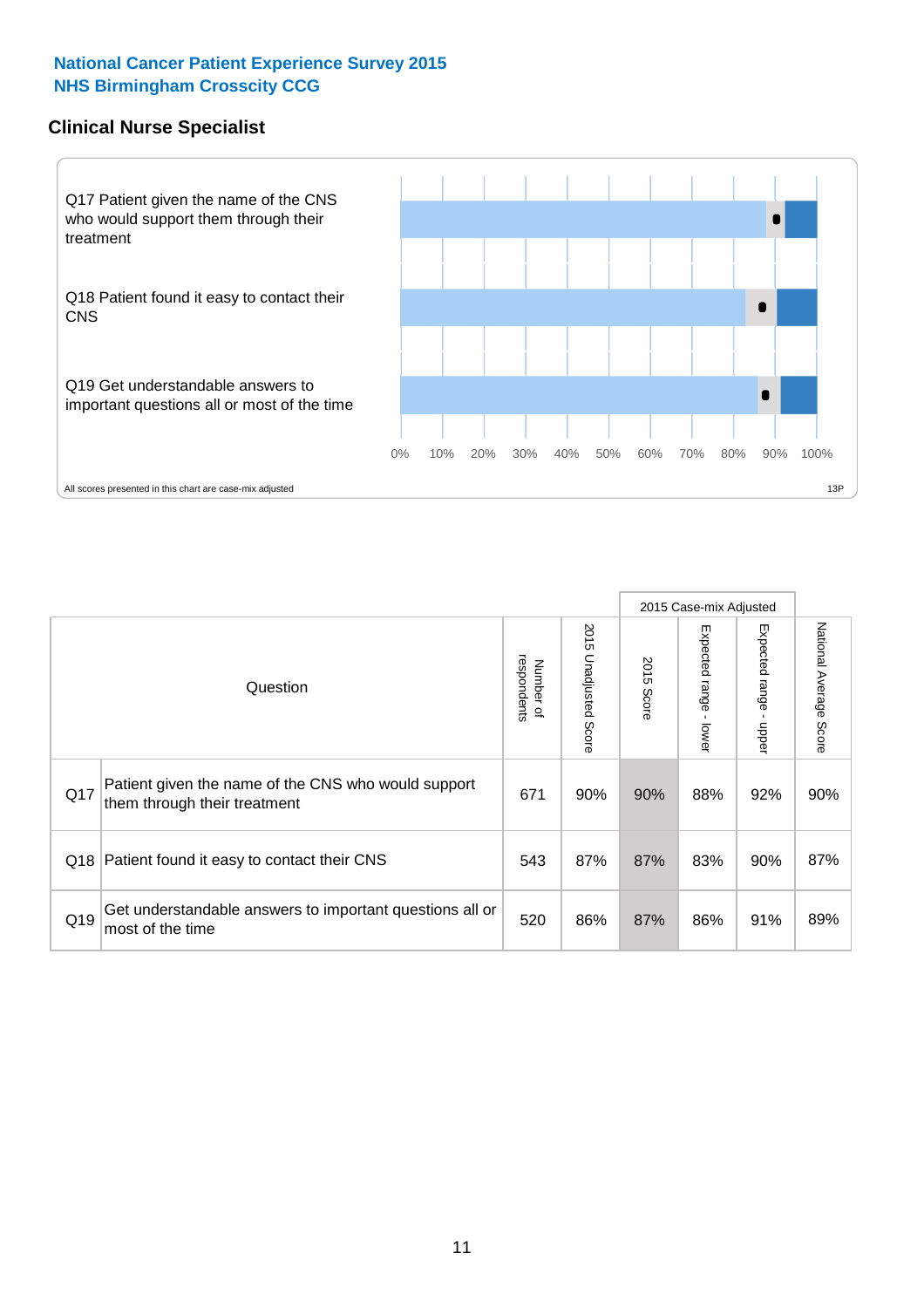#### **Support for people with cancer**



|                 |                                                                                            |                          |                                 |               | 2015 Case-mix Adjusted                    |                           |                        |
|-----------------|--------------------------------------------------------------------------------------------|--------------------------|---------------------------------|---------------|-------------------------------------------|---------------------------|------------------------|
|                 | Question                                                                                   | respondents<br>Number of | 2015<br><b>Unadjusted Score</b> | 2015<br>Score | Expected range<br>$\blacksquare$<br>lower | Expected range<br>- nbbeu | National Average Score |
| Q <sub>20</sub> | Hospital staff gave information about support groups                                       | 539                      | 81%                             | 81%           | 79%                                       | 87%                       | 83%                    |
| Q <sub>21</sub> | Hospital staff gave information about impact cancer could<br>have on day to day activities | 507                      | 80%                             | 81%           | 77%                                       | 84%                       | 81%                    |
| Q <sub>22</sub> | Hospital staff gave information on getting financial help                                  | 402                      | 54%                             | 55%           | 50%                                       | 60%                       | 55%                    |
| Q <sub>23</sub> | Hospital staff told patient they could get free prescriptions                              | 361                      | 77%                             | 77%           | 76%                                       | 84%                       | 80%                    |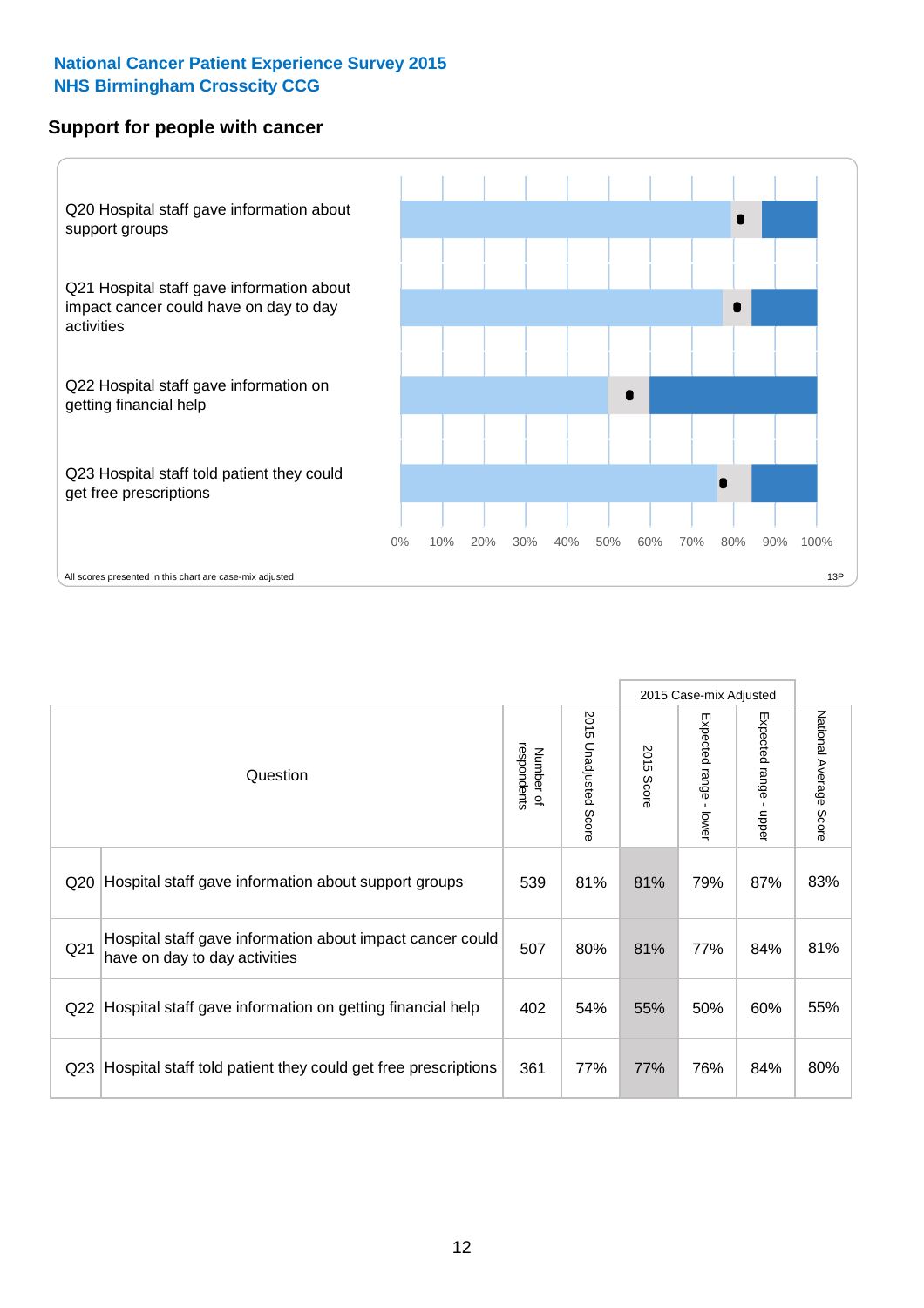#### **Operations**



|     |                                                                 |                                         |                             |               | 2015 Case-mix Adjusted     |                           |                              |
|-----|-----------------------------------------------------------------|-----------------------------------------|-----------------------------|---------------|----------------------------|---------------------------|------------------------------|
|     | Question                                                        | respondents<br>Number<br>$\overline{a}$ | 2015<br>Unadjusted<br>Score | 2015<br>Score | Expected<br>range<br>lower | Expected<br>range<br>ddoe | National<br>Average<br>Score |
| Q26 | Staff explained how operation had gone in<br>understandable way | 406                                     | 74%                         | 76%           | 74%                        | 82%                       | 78%                          |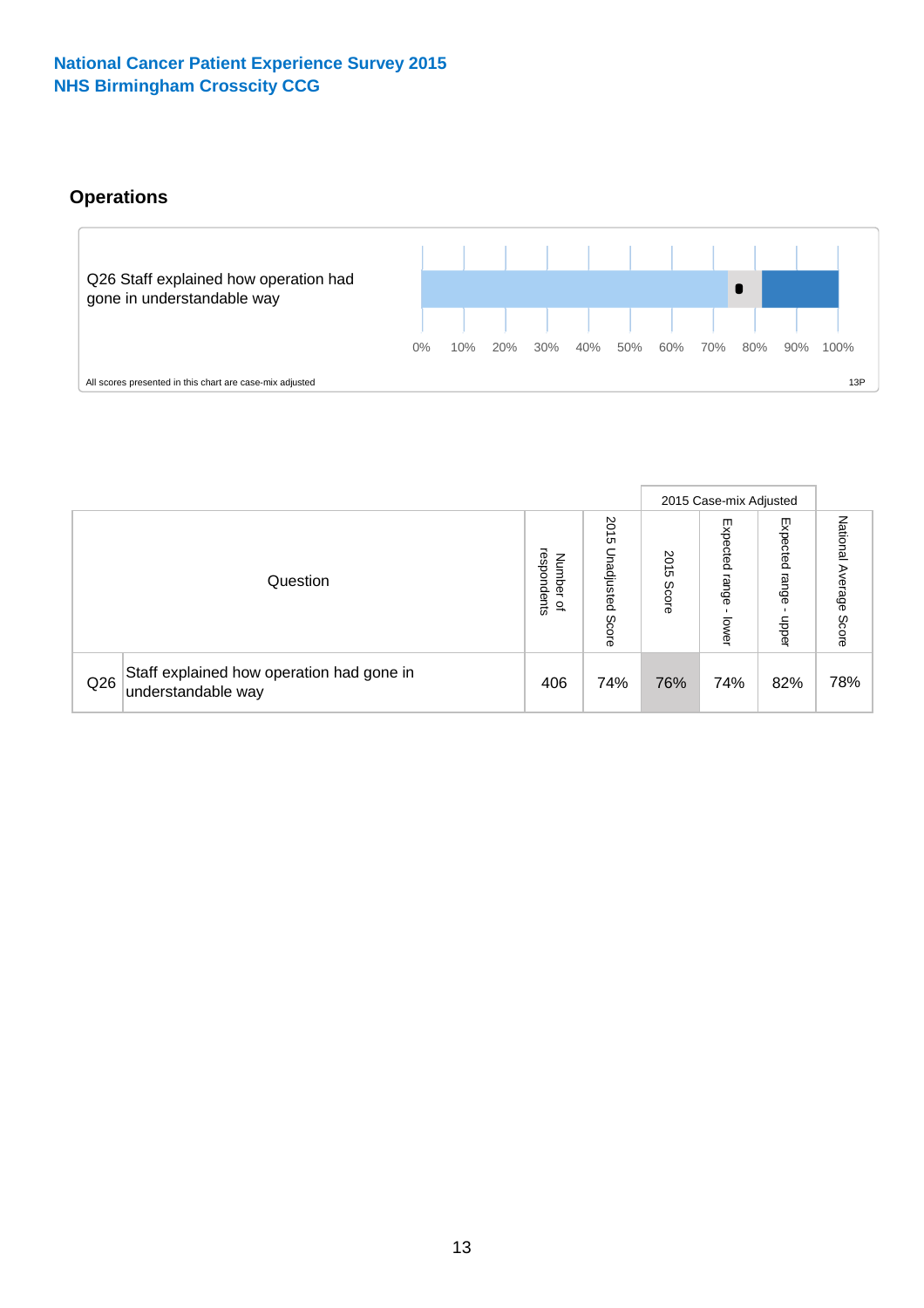#### **Hospital care as an inpatient (Part 1 of 3)**



All scores presented in this chart are case-mix adjusted  $13P$ 

|                 |                                                                                           |                          |                          |                      | 2015 Case-mix Adjusted                  |                                       |                        |
|-----------------|-------------------------------------------------------------------------------------------|--------------------------|--------------------------|----------------------|-----------------------------------------|---------------------------------------|------------------------|
|                 | Question                                                                                  | respondents<br>Number of | 2015<br>Unadjusted Score | 2015<br><b>Score</b> | Expected range<br>$\mathbf{I}$<br>lower | Expected range<br>$\mathbf{I}$<br>ddo | National Average Score |
| Q28             | Groups of doctors or nurses did not talk in front of patient<br>as if they were not there | 458                      | 79%                      | 81%                  | 78%                                     | 85%                                   | 81%                    |
| Q29             | Patient had confidence and trust in all doctors treating<br>them                          | 458                      | 79%                      | 79%                  | 81%                                     | 87%                                   | 84%                    |
| Q30             | Patient's family or someone close definitely had<br>opportunity to talk to doctor         | 384                      | 67%                      | 67%                  | 68%                                     | 77%                                   | 72%                    |
| Q <sub>31</sub> | Patient had confidence and trust in all ward nurses                                       | 460                      | 69%                      | 68%                  | 68%                                     | 76%                                   | 72%                    |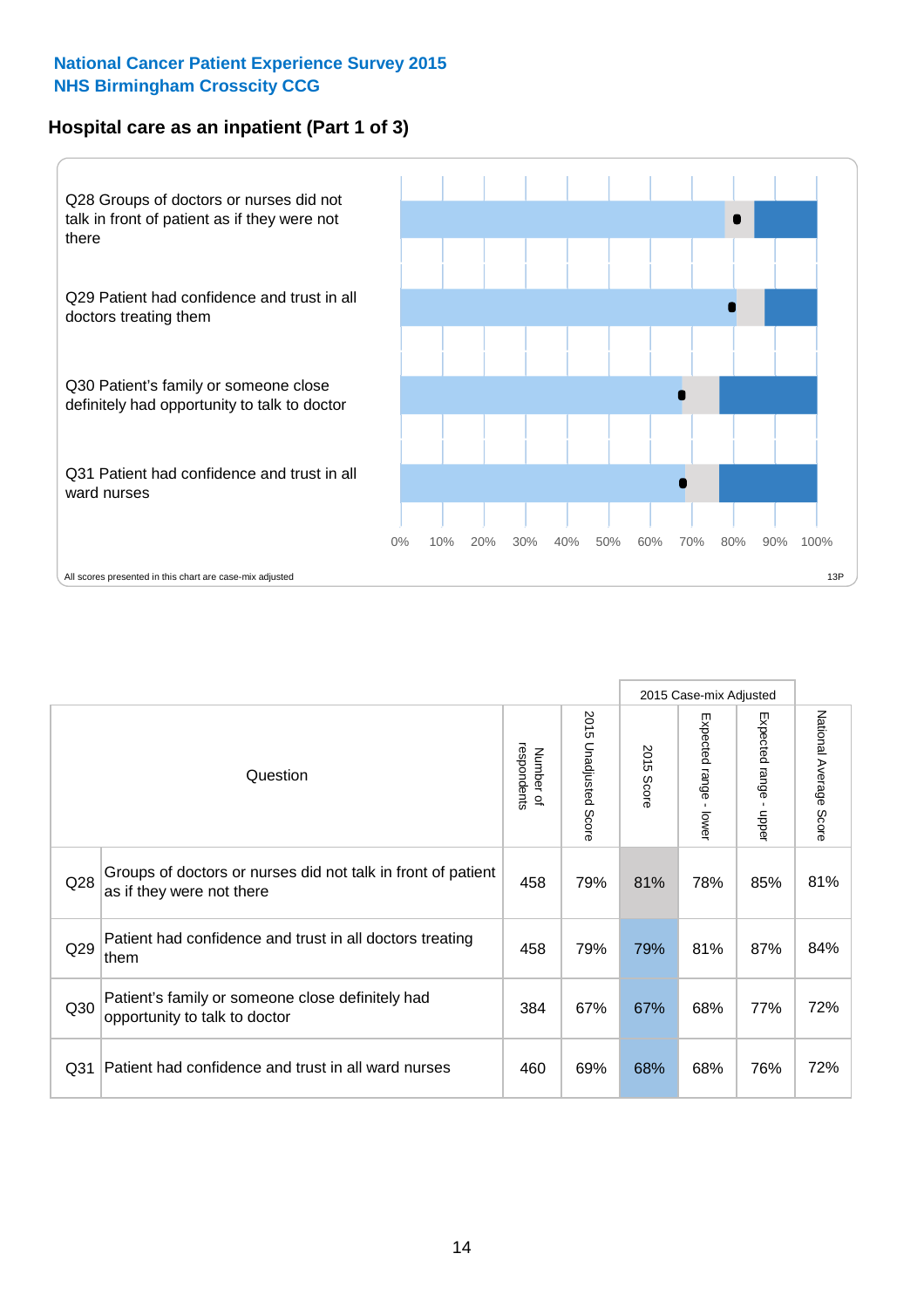#### **Hospital care as an inpatient (Part 2 of 3)**



|                 |                                                                         |                          |                       |               | 2015 Case-mix Adjusted  |                                           |                        |
|-----------------|-------------------------------------------------------------------------|--------------------------|-----------------------|---------------|-------------------------|-------------------------------------------|------------------------|
|                 | Question                                                                | respondents<br>Number of | 2015 Unadjusted Score | 2015<br>Score | Expected range<br>lower | Expected range<br>$\blacksquare$<br>nbber | National Average Score |
| Q32             | Always / nearly always enough nurses on duty                            | 460                      | 67%                   | 67%           | 62%                     | 70%                                       | 66%                    |
| Q33             | All staff asked patient what name they preferred to be<br>called by     | 456                      | 60%                   | 59%           | 58%                     | 75%                                       | 67%                    |
| Q <sub>34</sub> | Always given enough privacy when discussing condition<br>or treatment   | 461                      | 85%                   | 84%           | 81%                     | 88%                                       | 85%                    |
| Q <sub>35</sub> | Patient was able to discuss worries or fears with staff<br>during visit | 353                      | 46%                   | 46%           | 47%                     | 57%                                       | 52%                    |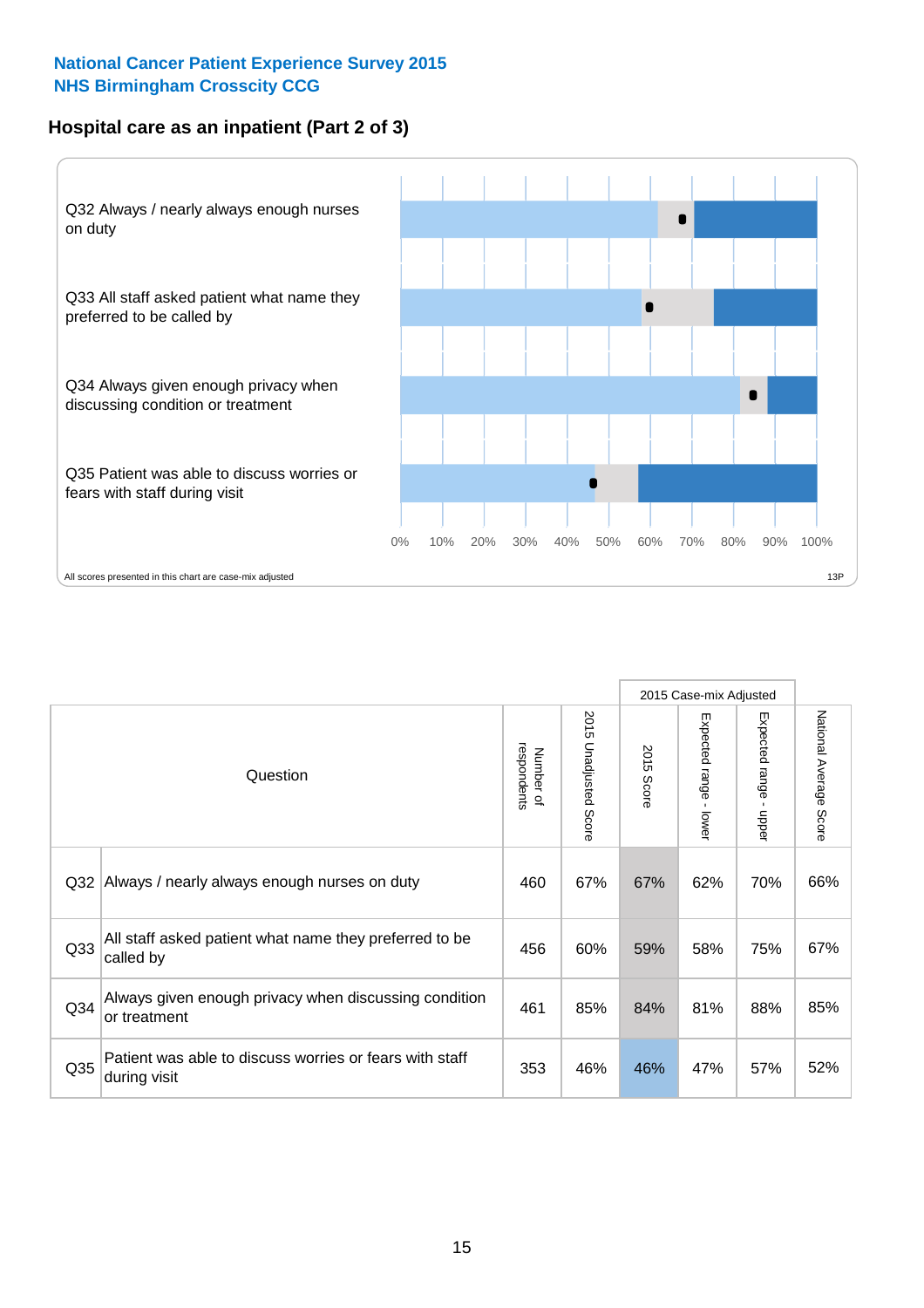#### **Hospital care as an inpatient (Part 3 of 3)**



|                 |                                                                                     |                          |                                 |               | 2015 Case-mix Adjusted                  |                           |                        |
|-----------------|-------------------------------------------------------------------------------------|--------------------------|---------------------------------|---------------|-----------------------------------------|---------------------------|------------------------|
|                 | Question                                                                            | respondents<br>Number of | 2015<br><b>Unadjusted Score</b> | 2015<br>Score | Expected range<br>$\mathbf{r}$<br>lower | Expected range<br>- nbber | National Average Score |
| Q36             | Hospital staff definitely did everything to help control pain                       | 402                      | 80%                             | 81%           | 80%                                     | 87%                       | 84%                    |
| Q <sub>37</sub> | Always treated with respect and dignity by staff                                    | 458                      | 85%                             | 85%           | 84%                                     | 91%                       | 87%                    |
| Q38             | Given clear written information about what should / should<br>not do post discharge | 436                      | 86%                             | 86%           | 81%                                     | 88%                       | 84%                    |
| Q <sub>39</sub> | Staff told patient who to contact if worried post discharge                         | 439                      | 93%                             | 93%           | 91%                                     | 96%                       | 94%                    |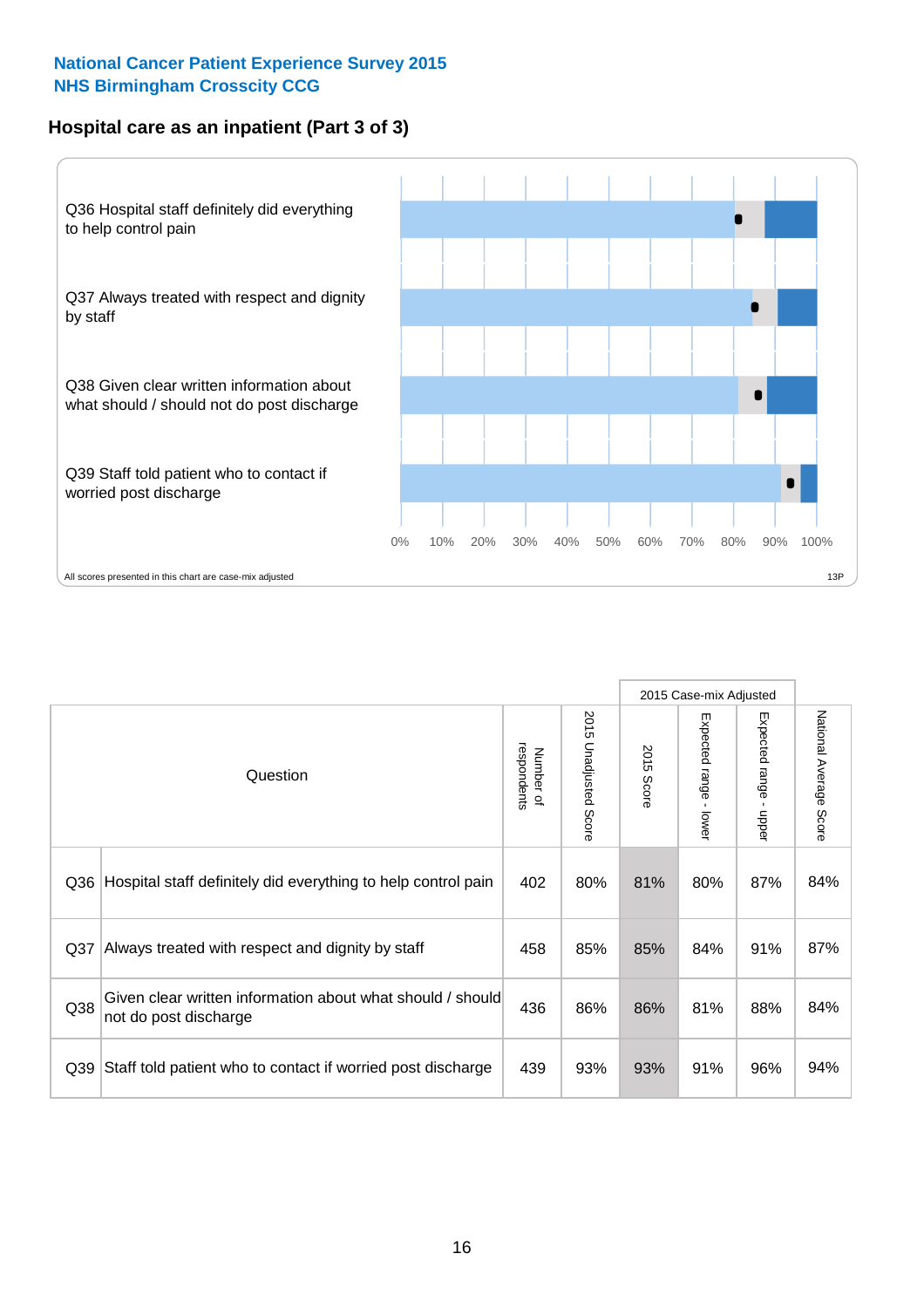#### **Hospital care as a day patient / outpatient (Part 1 of 2)**



|     |                                                                                    |                          |                          | 2015 Case-mix Adjusted |                                         |                                           |                        |
|-----|------------------------------------------------------------------------------------|--------------------------|--------------------------|------------------------|-----------------------------------------|-------------------------------------------|------------------------|
|     | Question                                                                           | respondents<br>Number of | 2015<br>Unadjusted Score | 2015<br>Score          | Expected range<br>$\mathbf{r}$<br>lower | Expected range<br>$\blacksquare$<br>nbber | National Average Score |
| Q41 | Patient was able to discuss worries or fears with staff<br>during visit            | 529                      | 69%                      | 70%                    | 66%                                     | 74%                                       | 70%                    |
| Q42 | Doctor had the right notes and other documentation with<br>them                    | 620                      | 97%                      | 97%                    | 94%                                     | 97%                                       | 96%                    |
| Q44 | Beforehand patient had all information needed about<br>radiotherapy treatment      | 165                      | 85%                      | 84%                    | 81%                                     | 91%                                       | 86%                    |
| Q45 | Patient given understandable information about whether<br>radiotherapy was working | 139                      | 55%                      | 54%                    | 51%                                     | 68%                                       | 60%                    |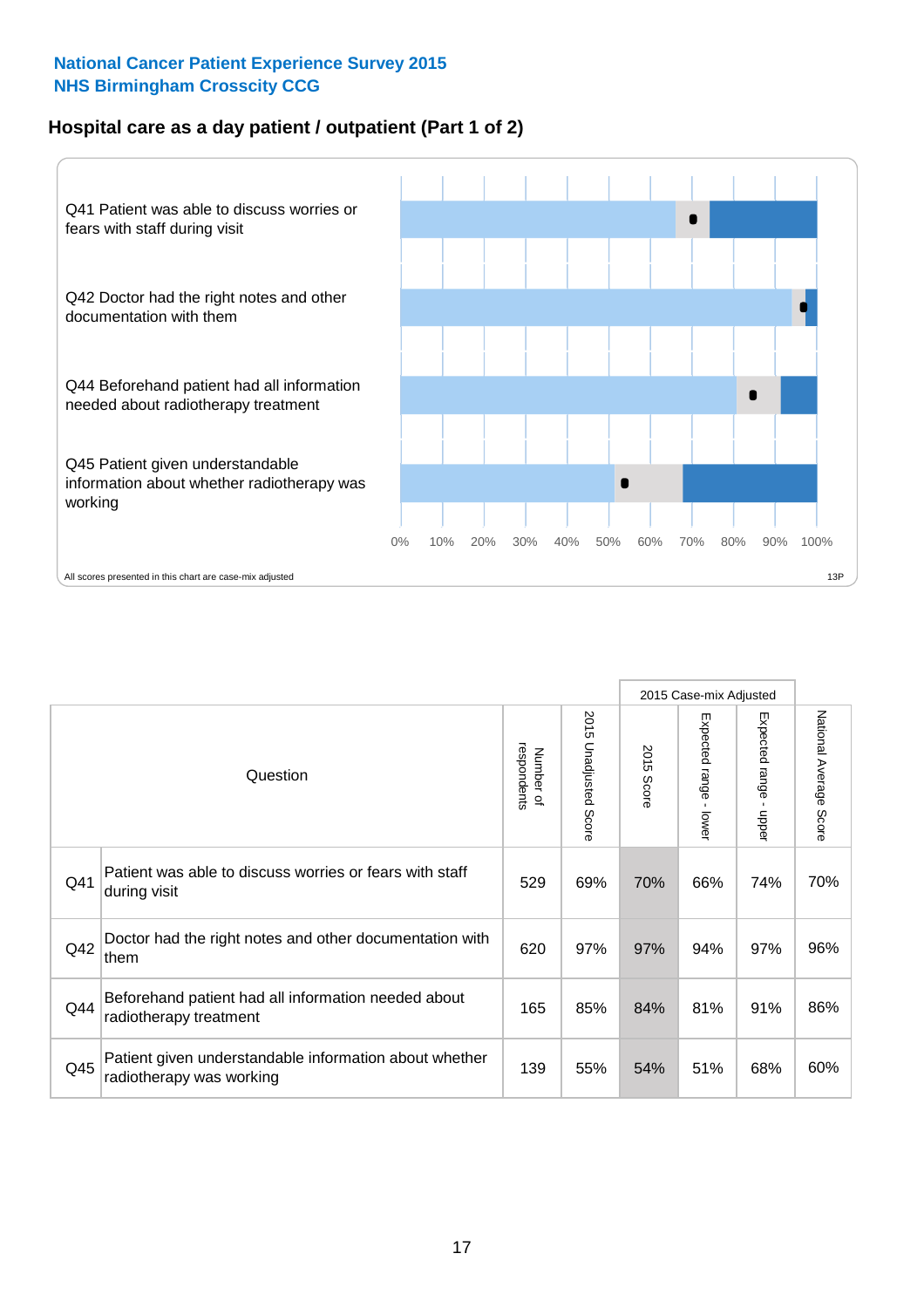#### **Hospital care as a day patient / outpatient (Part 2 of 2)**



|     |                                                                                    |                                       |                             | 2015 Case-mix Adjusted |                              |                         |                           |
|-----|------------------------------------------------------------------------------------|---------------------------------------|-----------------------------|------------------------|------------------------------|-------------------------|---------------------------|
|     | Question                                                                           | respondents<br>Number<br>$\mathbf{Q}$ | 2015<br>Unadjusted<br>Score | 2015<br>Score          | Expected<br>I range<br>lower | Expected range<br>doper | National Average<br>Score |
| Q47 | Beforehand patient had all information needed about<br>chemotherapy treatment      | 366                                   | 87%                         | 87%                    | 81%                          | 88%                     | 84%                       |
| Q48 | Patient given understandable information about whether<br>chemotherapy was working | 326                                   | 69%                         | 69%                    | 63%                          | 73%                     | 68%                       |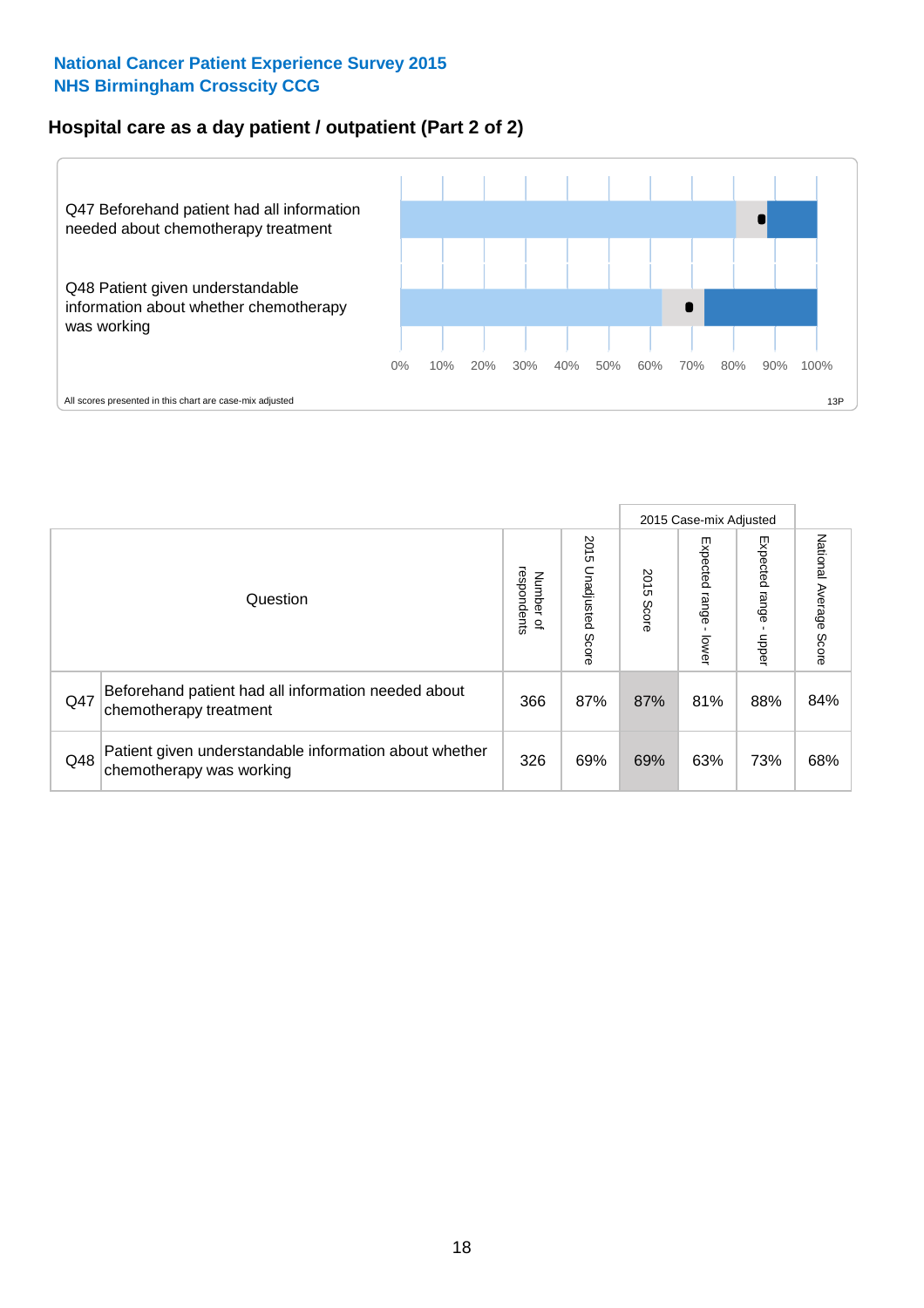#### **Home care and support**



All scores presented in this chart are case-mix adjusted

|                 |                                                                                                     |                          |                          | 2015 Case-mix Adjusted |                         |                         |                        |
|-----------------|-----------------------------------------------------------------------------------------------------|--------------------------|--------------------------|------------------------|-------------------------|-------------------------|------------------------|
|                 | Question                                                                                            | respondents<br>Number of | 2015<br>Unadjusted Score | 2015<br>Score          | Expected range<br>lower | Expected range<br>nbber | National Average Score |
| Q49             | Hospital staff gave family or someone close all the<br>information needed to help with care at home | 577                      | 55%                      | 54%                    | 53%                     | 62%                     | 58%                    |
| Q50             | Patient definitely given enough support from health or<br>social services during treatment          | 390                      | 50%                      | 51%                    | 47%                     | 60%                     | 54%                    |
| Q <sub>51</sub> | Patient definitely given enough support from health or<br>social services after treatment           | 213                      | 37%                      | 38%                    | 38%                     | 51%                     | 45%                    |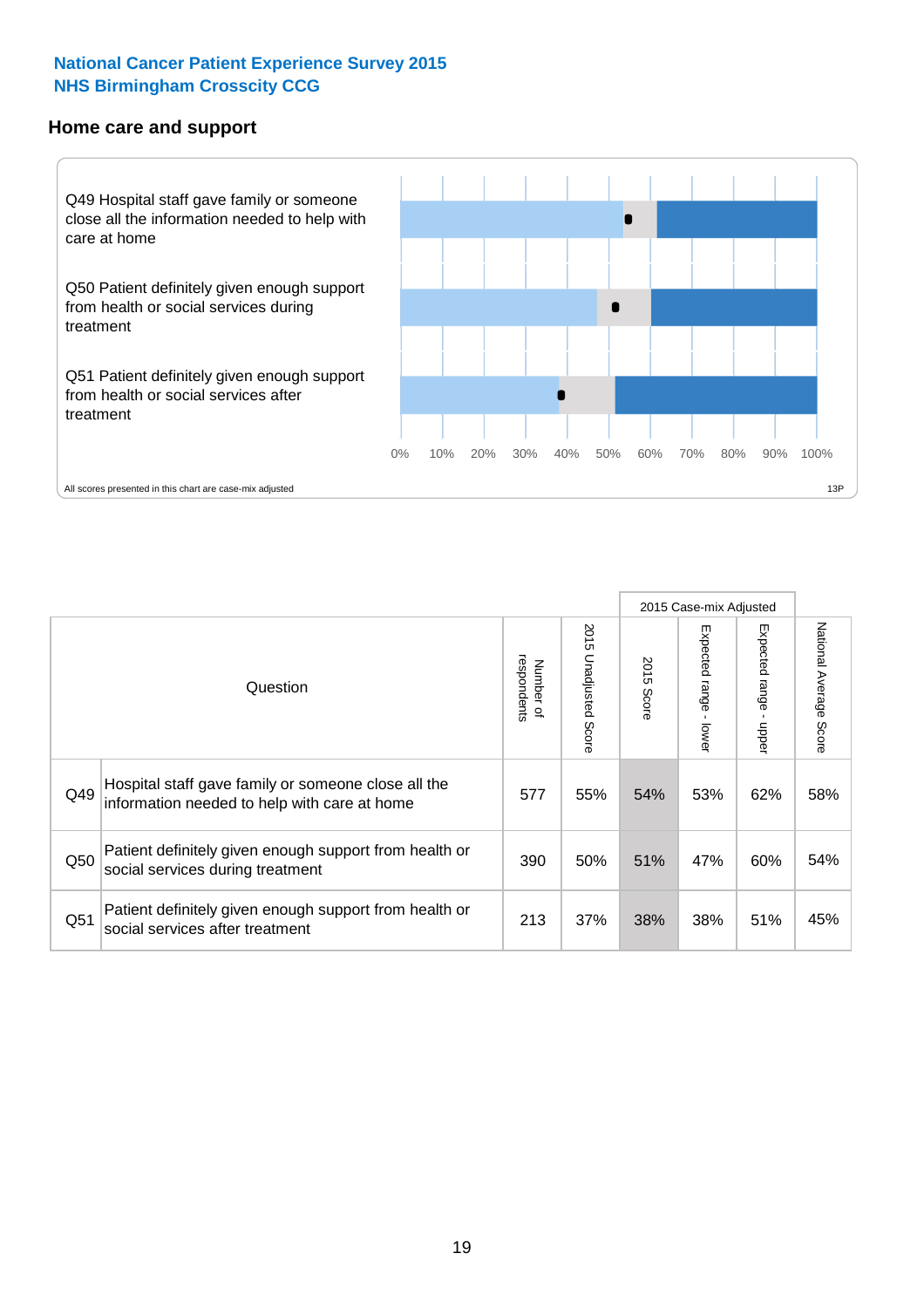#### **Care from your general practice**



|     |                                                                           |                                       |                             | 2015 Case-mix Adjusted |                         |                         |                           |
|-----|---------------------------------------------------------------------------|---------------------------------------|-----------------------------|------------------------|-------------------------|-------------------------|---------------------------|
|     | Question                                                                  | respondents<br>Number<br>$\mathbf{Q}$ | 2015<br>Unadjusted<br>Score | 2015<br>Score          | Expected range<br>lower | Expected range<br>doper | National Average<br>Score |
| Q52 | GP given enough information about patient's condition<br>and treatment    | 615                                   | 94%                         | 95%                    | 94%                     | 97%                     | 95%                       |
| Q53 | Practice staff definitely did everything they could to<br>support patient | 494                                   | 57%                         | 58%                    | 58%                     | 67%                     | 63%                       |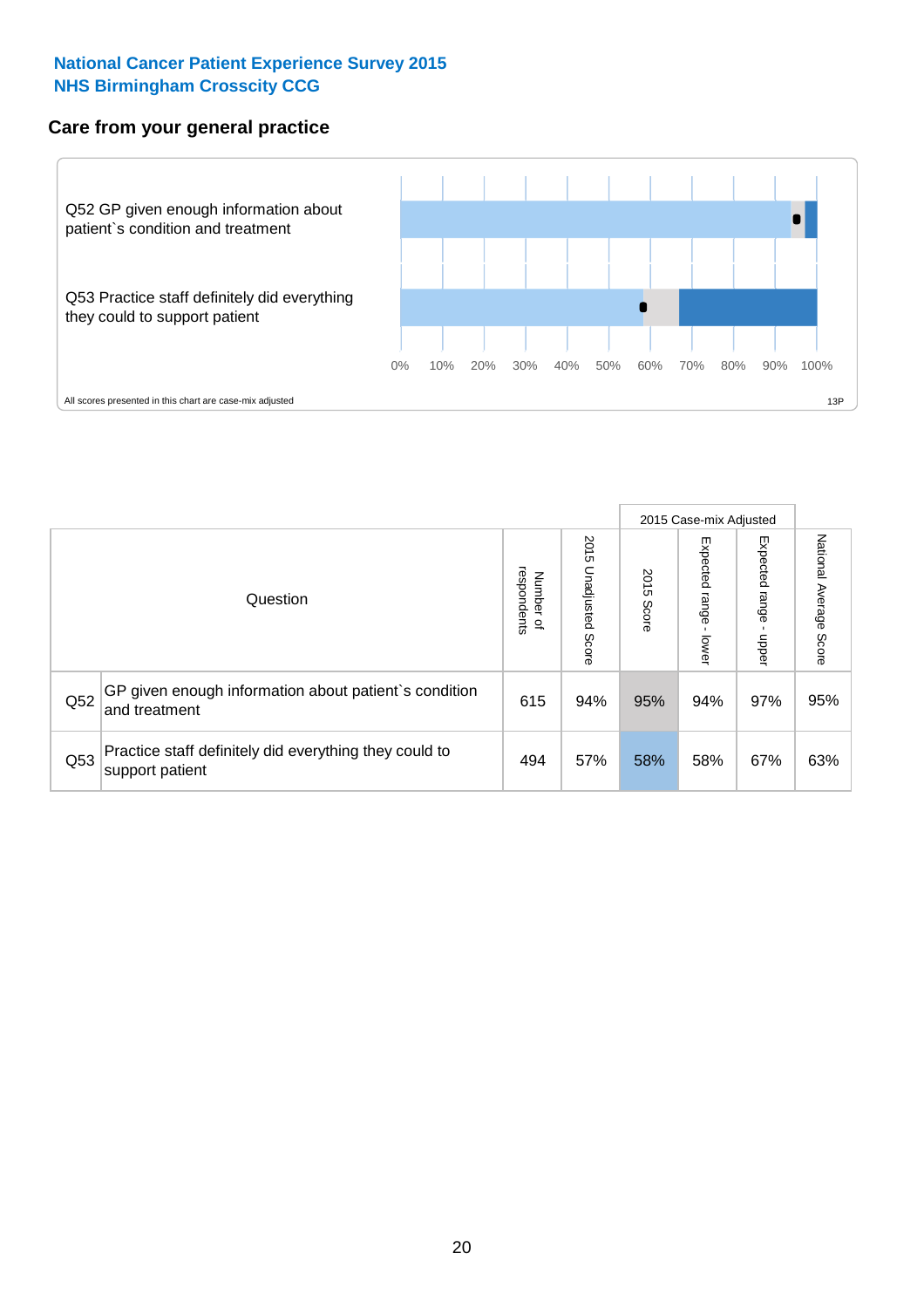#### **Your overall NHS care (Part 1 of 2)**



|     |                                                                    |                          |                          | 2015 Case-mix Adjusted |                                           |                                           |                        |
|-----|--------------------------------------------------------------------|--------------------------|--------------------------|------------------------|-------------------------------------------|-------------------------------------------|------------------------|
|     | Question                                                           | respondents<br>Number of | 2015<br>Unadjusted Score | 2015<br><b>Score</b>   | Expected range<br>$\blacksquare$<br>lower | Expected range<br>$\blacksquare$<br>nbber | National Average Score |
| Q54 | Hospital and community staff always worked well together           | 683                      | 59%                      | 59%                    | 56%                                       | 65%                                       | 61%                    |
| Q55 | Patient given a care plan                                          | 544                      | 36%                      | 34%                    | 29%                                       | 37%                                       | 33%                    |
| Q56 | Overall the administration of the care was very good /<br>good     | 704                      | 90%                      | 90%                    | 87%                                       | 91%                                       | 89%                    |
| Q57 | Length of time for attending clinics and appointments was<br>right | 702                      | 61%                      | 60%                    | 60%                                       | 72%                                       | 66%                    |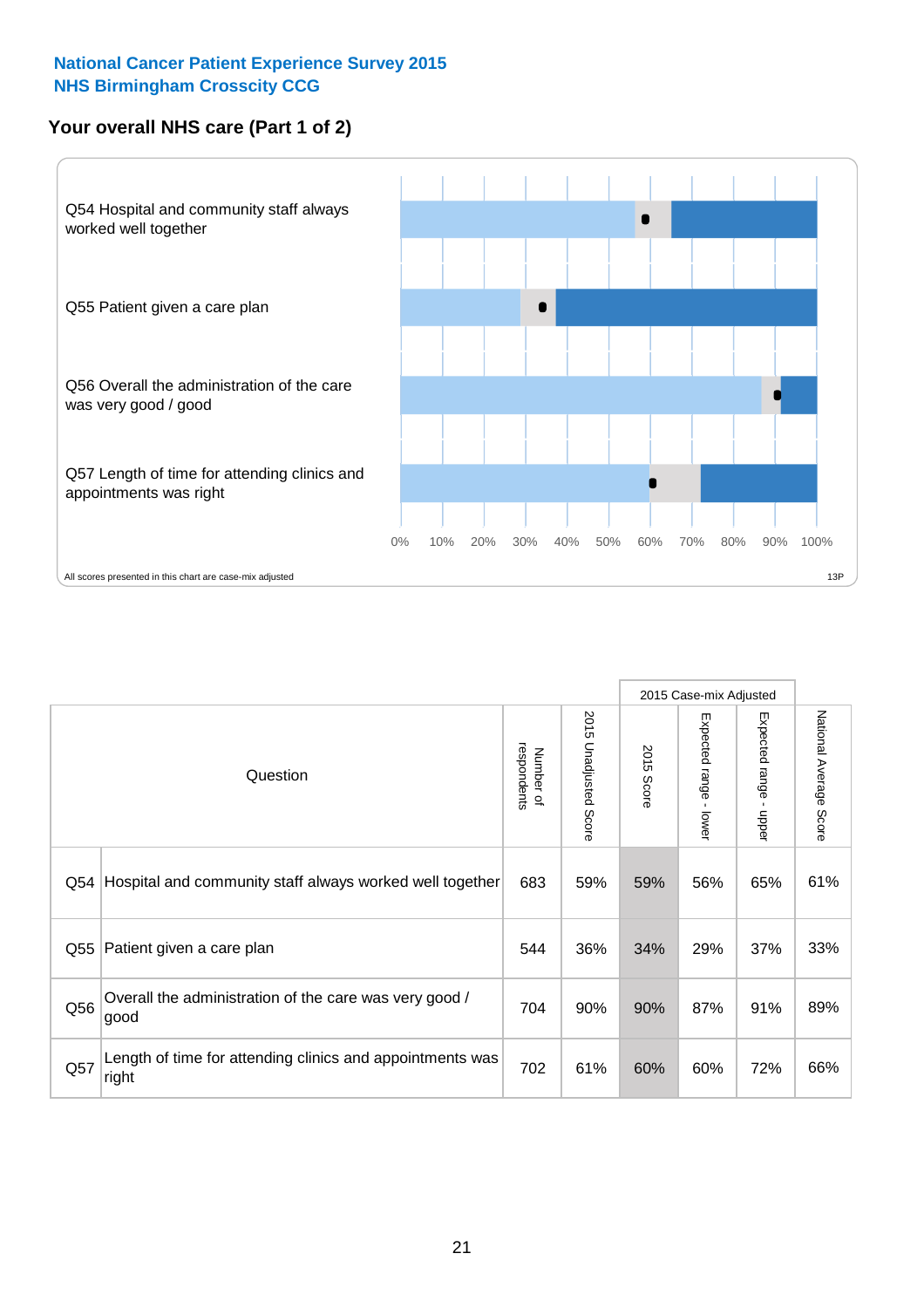#### **Your overall NHS care (Part 2 of 2)**



|     |                                                       |                                         |                             |               |                            | 2015 Case-mix Adjusted     |                           |  |
|-----|-------------------------------------------------------|-----------------------------------------|-----------------------------|---------------|----------------------------|----------------------------|---------------------------|--|
|     | Question                                              | respondents<br>Number<br>$\overline{a}$ | 2015<br>Unadjusted<br>Score | 2015<br>Score | Expected<br>range<br>lower | Expected<br>range<br>doper | National<br>Average Score |  |
| Q58 | Taking part in cancer research discussed with patient | 674                                     | 30%                         | 30%           | 22%                        | 35%                        | 28%                       |  |



|     |                                                                        |                                              |                             |               |                                         | 2015 Case-mix Adjusted                   |                              |
|-----|------------------------------------------------------------------------|----------------------------------------------|-----------------------------|---------------|-----------------------------------------|------------------------------------------|------------------------------|
|     | Question                                                               | respondents<br>Number<br>$\overline{\sigma}$ | 2015<br>Jnadjusted<br>Score | 2015<br>Score | OWer<br>limit<br>range<br>₽<br>expected | Upper<br>limit<br>range<br>õ<br>expected | National<br>Average<br>Score |
| Q59 | Patient's average rating of care scored from very poor to<br>very good | 698                                          | 8.6                         | 8.7           | 8.6                                     | 8.8                                      | 8.7                          |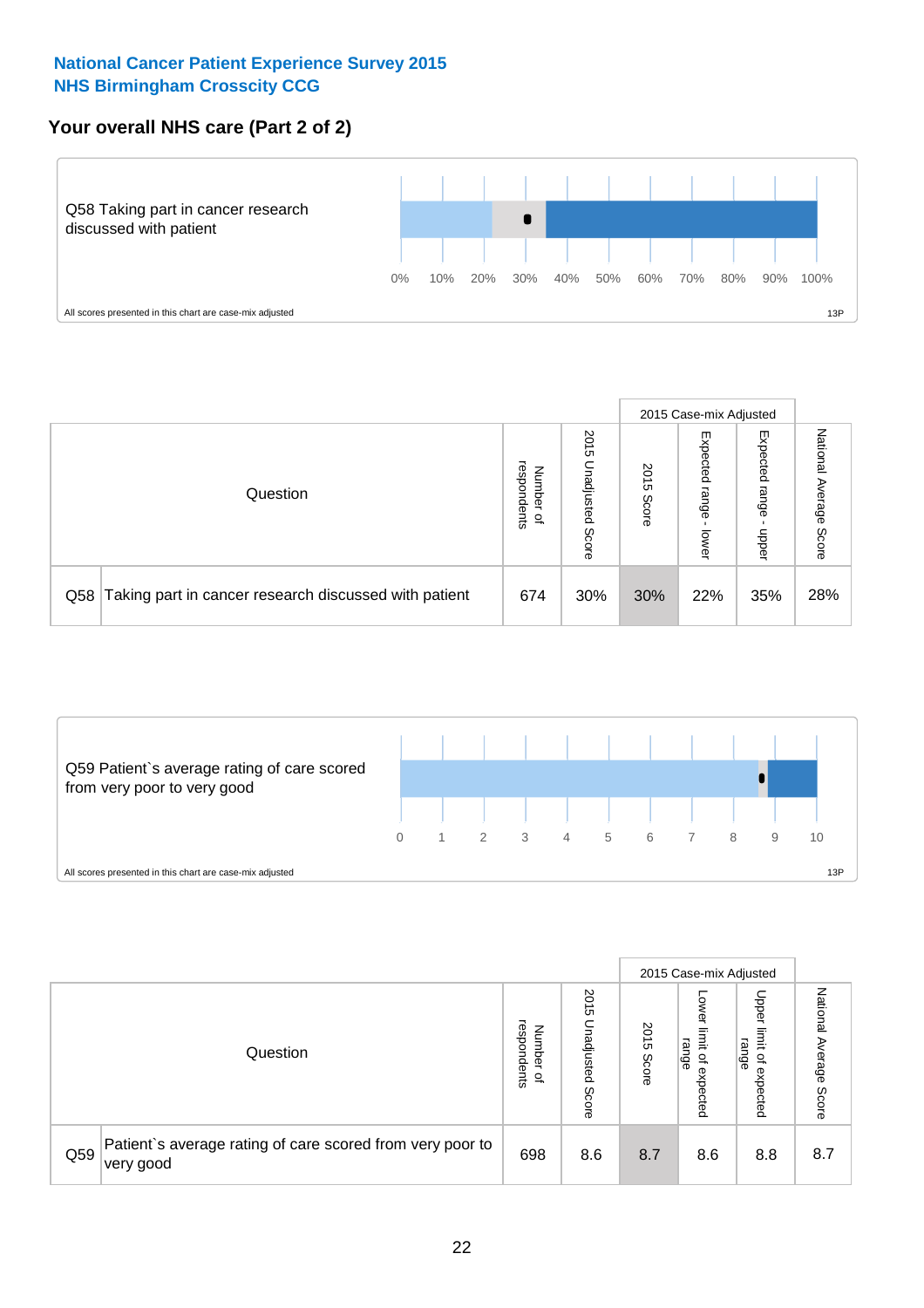### **Comparisons by tumour group for this CCG**

The following tables show the unadjusted CCG and the national percentage scores for each question broken down by tumour group. Where a cell in the table contains an asterisk this indicates that the number of patients in that group was below 21 and too small to display. Where a cell in the table contains "n.a." this indicates that there were no respondents for that tumour group.

### **Seeing your GP**

|                      | Q1. Saw GP once /<br>had to go to hospital | twice before being told | Q2. Patient thought<br>they were seen as<br>soon as necessary |                 |  |
|----------------------|--------------------------------------------|-------------------------|---------------------------------------------------------------|-----------------|--|
| <b>Cancer type</b>   | This CCG <sup>\$</sup>                     | <b>National</b>         | This CCG <sup>\$</sup>                                        | <b>National</b> |  |
| Brain / CNS          | n.a.                                       | 60%                     | $\star$                                                       | 77%             |  |
| <b>Breast</b>        | 92%                                        | 93%                     | 90%                                                           | 88%             |  |
| Colorectal / LGT     | 72%                                        | 72%                     | 76%                                                           | 80%             |  |
| Gynaecological       | 78%                                        | 75%                     | 80%                                                           | 78%             |  |
| Haematological       | 63%                                        | 64%                     | 85%                                                           | 80%             |  |
| <b>Head and Neck</b> | $\star$                                    | 77%                     | $\star$                                                       | 79%             |  |
| Lung                 | 68%                                        | 69%                     | 79%                                                           | 83%             |  |
| Prostate             | 81%                                        | 79%                     | 83%                                                           | 85%             |  |
| Sarcoma              | $\star$                                    | 64%                     | $\star$                                                       | 69%             |  |
| <b>Skin</b>          | $\star$                                    | 91%                     | $\star$                                                       | 87%             |  |
| <b>Upper Gastro</b>  | $\star$                                    | 70%                     | 77%                                                           | 78%             |  |
| Urological           | 77%                                        | 81%                     | 89%                                                           | 84%             |  |
| Other                | 59%                                        | 70%                     | 81%                                                           | 78%             |  |
| <b>All Cancers</b>   | 75%                                        | 76%                     | 84%                                                           | 82%             |  |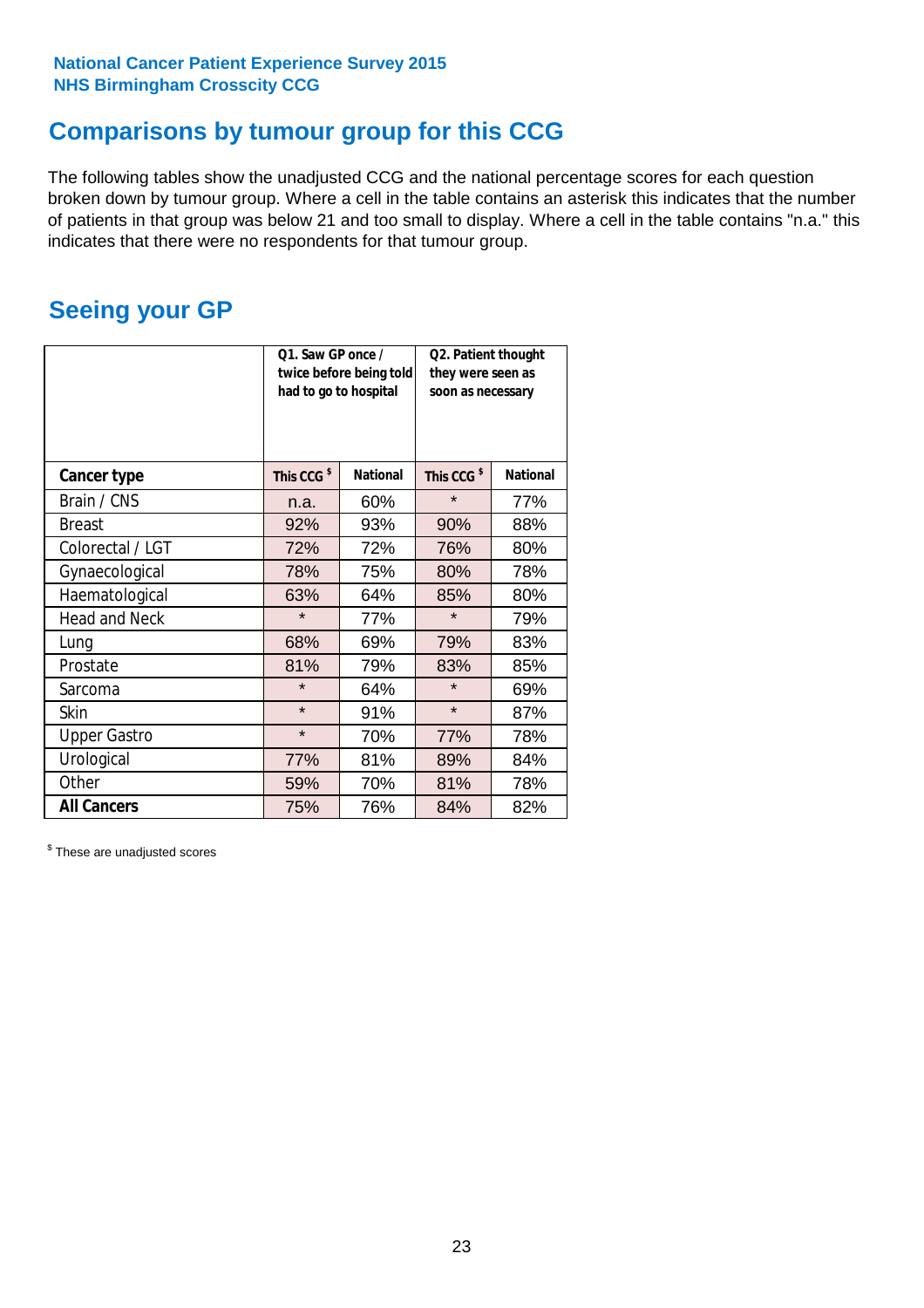### **Diagnostic tests**

|                      | be done was about<br>right | Q6. The length of time<br>waiting for the test to | Q7. Given complete<br>explanation of test<br>results in<br>understandable way |                 |  |
|----------------------|----------------------------|---------------------------------------------------|-------------------------------------------------------------------------------|-----------------|--|
| <b>Cancer type</b>   | This CCG <sup>\$</sup>     | <b>National</b>                                   | This CCG <sup>\$</sup>                                                        | <b>National</b> |  |
| Brain / CNS          | $\star$                    | 87%                                               | $\star$                                                                       | 69%             |  |
| <b>Breast</b>        | 90%                        | 90%                                               | 84%                                                                           | 82%             |  |
| Colorectal / LGT     | 90%                        | 86%                                               | 70%                                                                           | 81%             |  |
| Gynaecological       | 87%                        | 84%                                               | 82%                                                                           | 76%             |  |
| Haematological       | 92%                        | 87%                                               | 77%                                                                           | 76%             |  |
| <b>Head and Neck</b> | $\star$                    | 84%                                               | $\star$                                                                       | 77%             |  |
| Lung                 | 72%                        | 87%                                               | 73%                                                                           | 78%             |  |
| Prostate             | 80%                        | 85%                                               | 78%                                                                           | 79%             |  |
| Sarcoma              | $\star$                    | 81%                                               | $\star$                                                                       | 77%             |  |
| <b>Skin</b>          | $\star$                    | 89%                                               | $\star$                                                                       | 85%             |  |
| <b>Upper Gastro</b>  | 65%                        | 83%                                               | 71%                                                                           | 77%             |  |
| Urological           | 86%                        | 85%                                               | 79%                                                                           | 78%             |  |
| Other                | 79%                        | 85%                                               | 77%                                                                           | 76%             |  |
| <b>All Cancers</b>   | 85%                        | 87%                                               | 78%                                                                           | 79%             |  |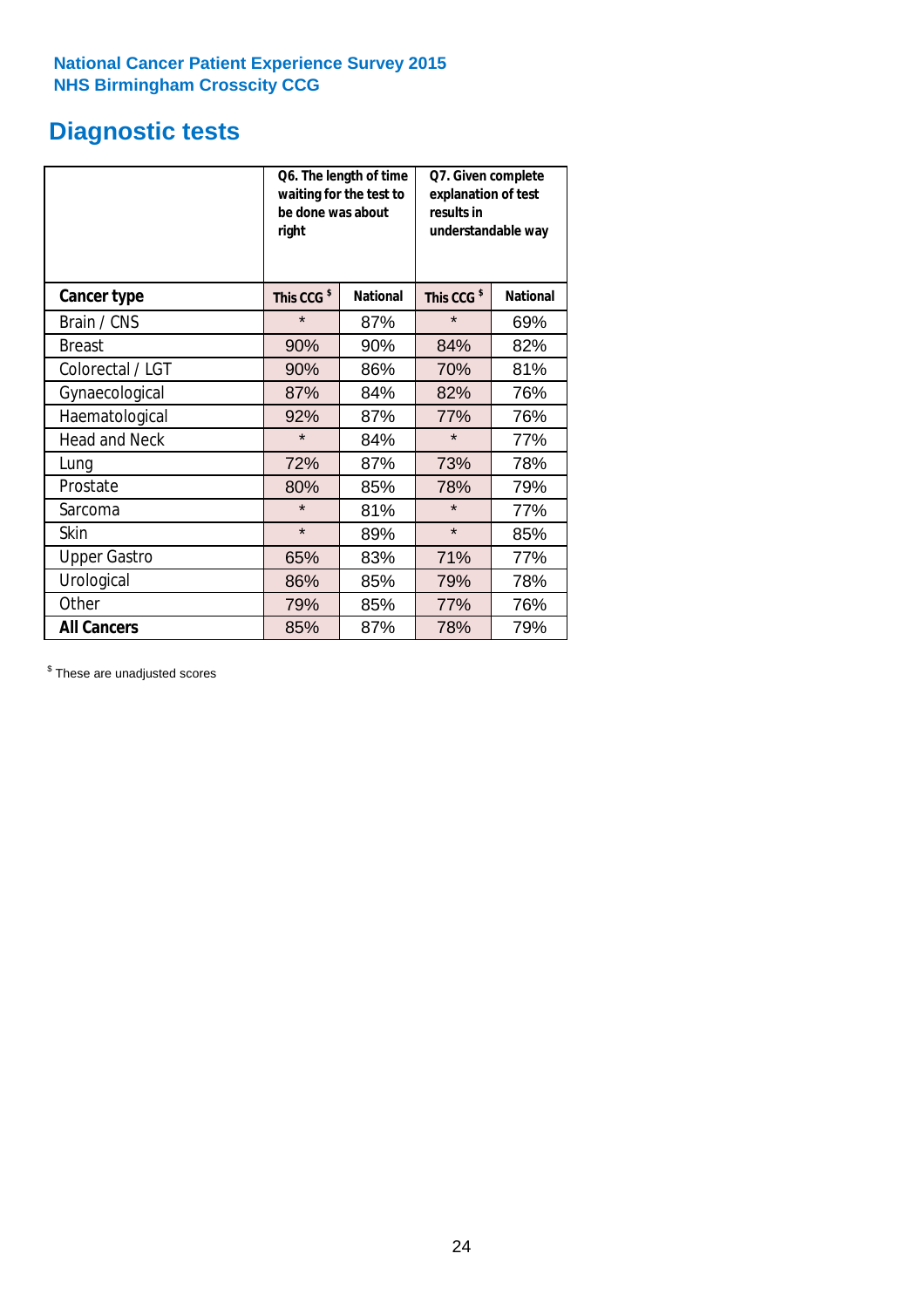### **Finding out what was wrong with you**

|                     | Q8. Patient told they<br>could bring a family<br>member or friend<br>when first told they<br>had cancer |                 | Q9. Patient felt they<br>were told sensitively<br>that they had cancer |                 | Q10. Patient<br>completely understood<br>the explanation of<br>what was wrong |                 | Q11. Patient given<br>easy to understand<br>written information<br>about the type of<br>cancer they had |                 |
|---------------------|---------------------------------------------------------------------------------------------------------|-----------------|------------------------------------------------------------------------|-----------------|-------------------------------------------------------------------------------|-----------------|---------------------------------------------------------------------------------------------------------|-----------------|
| Cancer type         | This CCG <sup>\$</sup>                                                                                  | <b>National</b> | This CCG <sup>\$</sup>                                                 | <b>National</b> | This CCG <sup>\$</sup>                                                        | <b>National</b> | This CCG <sup>\$</sup>                                                                                  | <b>National</b> |
| Brain / CNS         | $\star$                                                                                                 | 85%             | $\star$                                                                | 79%             | $\star$                                                                       | 60%             | $\star$                                                                                                 | 62%             |
| <b>Breast</b>       | 88%                                                                                                     | 83%             | 86%                                                                    | 88%             | 78%                                                                           | 78%             | 81%                                                                                                     | 76%             |
| Colorectal / LGT    | 89%                                                                                                     | 83%             | 87%                                                                    | 85%             | 66%                                                                           | 79%             | 67%                                                                                                     | 71%             |
| Gynaecological      | 94%                                                                                                     | 75%             | 89%                                                                    | 83%             | 76%                                                                           | 73%             | 73%                                                                                                     | 69%             |
| Haematological      | 87%                                                                                                     | 75%             | 83%                                                                    | 83%             | 61%                                                                           | 60%             | 79%                                                                                                     | 74%             |
| Head and Neck       | $\star$                                                                                                 | 73%             | $\star$                                                                | 85%             | $\star$                                                                       | 75%             | $\star$                                                                                                 | 61%             |
| Lung                | 100%                                                                                                    | 80%             | 91%                                                                    | 83%             | 64%                                                                           | 75%             | 69%                                                                                                     | 66%             |
| Prostate            | 92%                                                                                                     | 80%             | 84%                                                                    | 84%             | 77%                                                                           | 78%             | 79%                                                                                                     | 80%             |
| Sarcoma             | $\star$                                                                                                 | 77%             | $\star$                                                                | 82%             | $\star$                                                                       | 63%             | $\star$                                                                                                 | 61%             |
| Skin                | $\star$                                                                                                 | 71%             | $\star$                                                                | 90%             | $\star$                                                                       | 83%             | $\star$                                                                                                 | 84%             |
| <b>Upper Gastro</b> | 83%                                                                                                     | 79%             | 74%                                                                    | 79%             | 63%                                                                           | 72%             | 58%                                                                                                     | 64%             |
| Urological          | 92%                                                                                                     | 74%             | 82%                                                                    | 82%             | 74%                                                                           | 76%             | 73%                                                                                                     | 71%             |
| Other               | 81%                                                                                                     | 77%             | 77%                                                                    | 82%             | 74%                                                                           | 72%             | 59%                                                                                                     | 61%             |
| <b>All Cancers</b>  | 89%                                                                                                     | 79%             | 84%                                                                    | 84%             | 72%                                                                           | 73%             | 74%                                                                                                     | 72%             |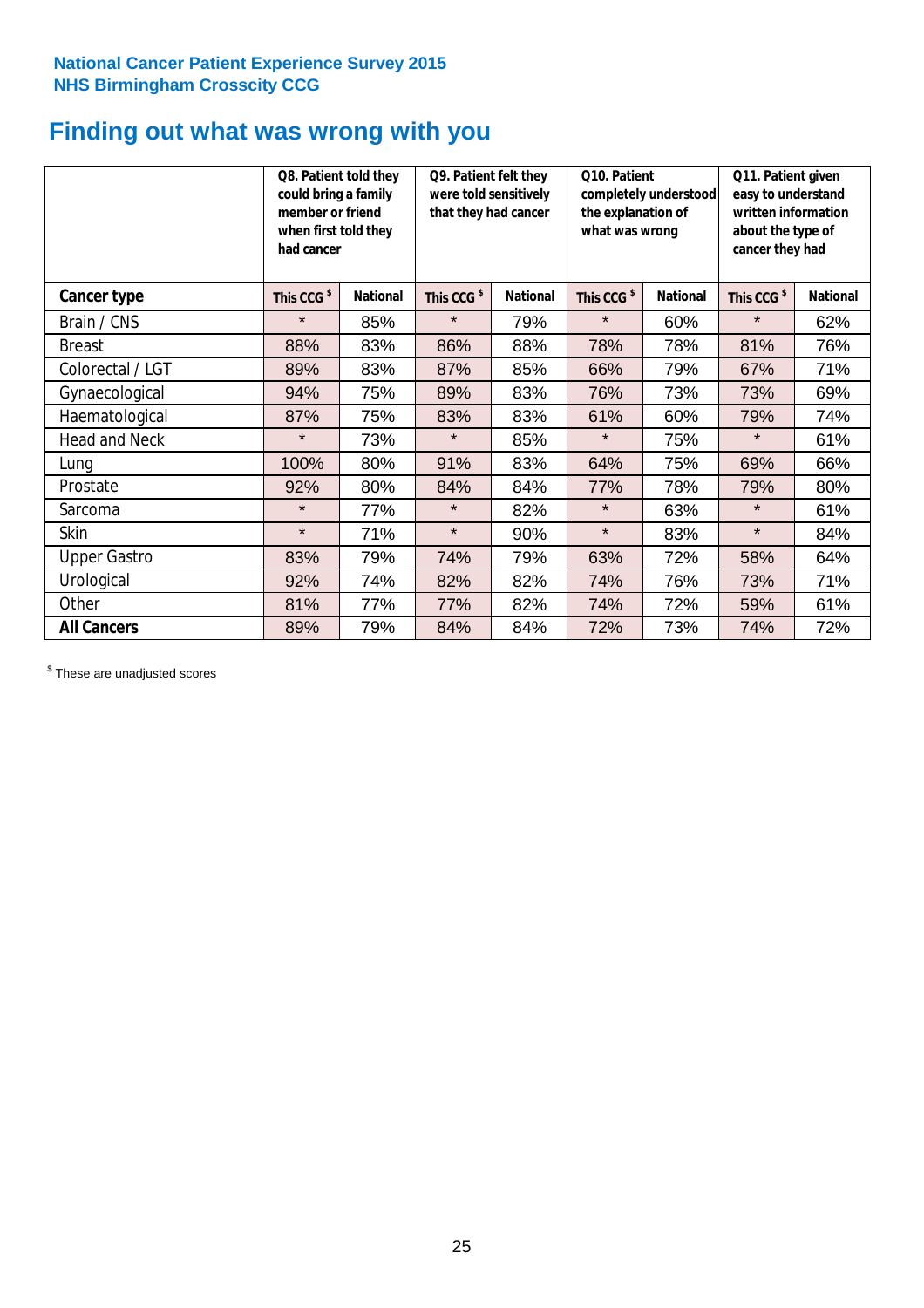### **Deciding the best treatment for you**

|                      | Q12. Patient felt that<br>treatment options<br>were completely<br>explained |                 | Q13. Possible side<br>understandable way | effects explained in an | Q14. Patient given<br>practical advice and<br>support in dealing with<br>side effects of<br>treatment<br>This CCG <sup>\$</sup> |                 |  |
|----------------------|-----------------------------------------------------------------------------|-----------------|------------------------------------------|-------------------------|---------------------------------------------------------------------------------------------------------------------------------|-----------------|--|
| <b>Cancer type</b>   | This CCG <sup>\$</sup>                                                      | <b>National</b> | This CCG <sup>\$</sup>                   | <b>National</b>         |                                                                                                                                 | <b>National</b> |  |
| Brain / CNS          | $\star$                                                                     | 80%             | $\star$                                  | 71%                     | $\star$                                                                                                                         | 62%             |  |
| <b>Breast</b>        | 87%                                                                         | 84%             | 66%                                      | 76%                     | 70%                                                                                                                             | 69%             |  |
| Colorectal / LGT     | 83%                                                                         | 85%             | 70%                                      | 75%                     | 65%                                                                                                                             | 68%             |  |
| Gynaecological       | 90%                                                                         | 84%             | 85%                                      | 76%                     | 76%                                                                                                                             | 68%             |  |
| Haematological       | 90%                                                                         | 81%             | 73%                                      | 69%                     | 72%                                                                                                                             | 65%             |  |
| <b>Head and Neck</b> | $\star$                                                                     | 85%             | $\star$                                  | 72%                     | $\star$                                                                                                                         | 67%             |  |
| Lung                 | 86%                                                                         | 84%             | 78%                                      | 74%                     | 65%                                                                                                                             | 69%             |  |
| Prostate             | 84%                                                                         | 80%             | 66%                                      | 71%                     | 54%                                                                                                                             | 61%             |  |
| Sarcoma              | $\star$                                                                     | 82%             | $\star$                                  | 75%                     | $\star$                                                                                                                         | 66%             |  |
| Skin                 | $\star$                                                                     | 88%             | $\star$                                  | 75%                     | $\star$                                                                                                                         | 74%             |  |
| <b>Upper Gastro</b>  | 79%                                                                         | 83%             | 70%                                      | 72%                     | 62%                                                                                                                             | 66%             |  |
| Urological           | 83%                                                                         | 80%             | 67%                                      | 69%                     | 54%                                                                                                                             | 61%             |  |
| Other                | 85%                                                                         | 80%             | 69%                                      | 72%                     | 64%                                                                                                                             | 64%             |  |
| <b>All Cancers</b>   | 86%                                                                         | 83%             | 71%                                      | 73%                     | 66%                                                                                                                             | 66%             |  |

|                      | in the future          | Q15. Patient definitely<br>told about side effects<br>that could affect them | Q16. Patient definitely<br>involved in decisions<br>about care and<br>treatment |                 |  |
|----------------------|------------------------|------------------------------------------------------------------------------|---------------------------------------------------------------------------------|-----------------|--|
| <b>Cancer type</b>   | This CCG <sup>\$</sup> | <b>National</b>                                                              | This CCG <sup>\$</sup>                                                          | <b>National</b> |  |
| Brain / CNS          | $\star$                | 56%                                                                          | $\star$                                                                         | 74%             |  |
| <b>Breast</b>        | 54%                    | 55%                                                                          | 74%                                                                             | 79%             |  |
| Colorectal / LGT     | 49%                    | 56%                                                                          | 77%                                                                             | 79%             |  |
| Gynaecological       | 54%<br>65%             |                                                                              | 79%                                                                             | 76%             |  |
| Haematological       | 53%                    | 50%                                                                          | 75%                                                                             | 77%             |  |
| <b>Head and Neck</b> | $\star$                | 58%                                                                          | $\star$                                                                         | 76%             |  |
| Lung                 | 55%                    | 54%                                                                          | 72%                                                                             | 78%             |  |
| Prostate             | 54%                    | 63%                                                                          | 82%                                                                             | 79%             |  |
| Sarcoma              | $\star$                | 54%                                                                          | $\star$                                                                         | 77%             |  |
| Skin                 | $\star$                | 66%                                                                          | $\star$                                                                         | 86%             |  |
| <b>Upper Gastro</b>  | 52%                    | 53%                                                                          | 67%                                                                             | 77%             |  |
| Urological           | 49%                    | 52%                                                                          | 75%                                                                             | 75%             |  |
| Other                | 52%                    | 51%                                                                          | 75%                                                                             | 75%             |  |
| <b>All Cancers</b>   | 54%                    | 54%                                                                          | 75%                                                                             | 78%             |  |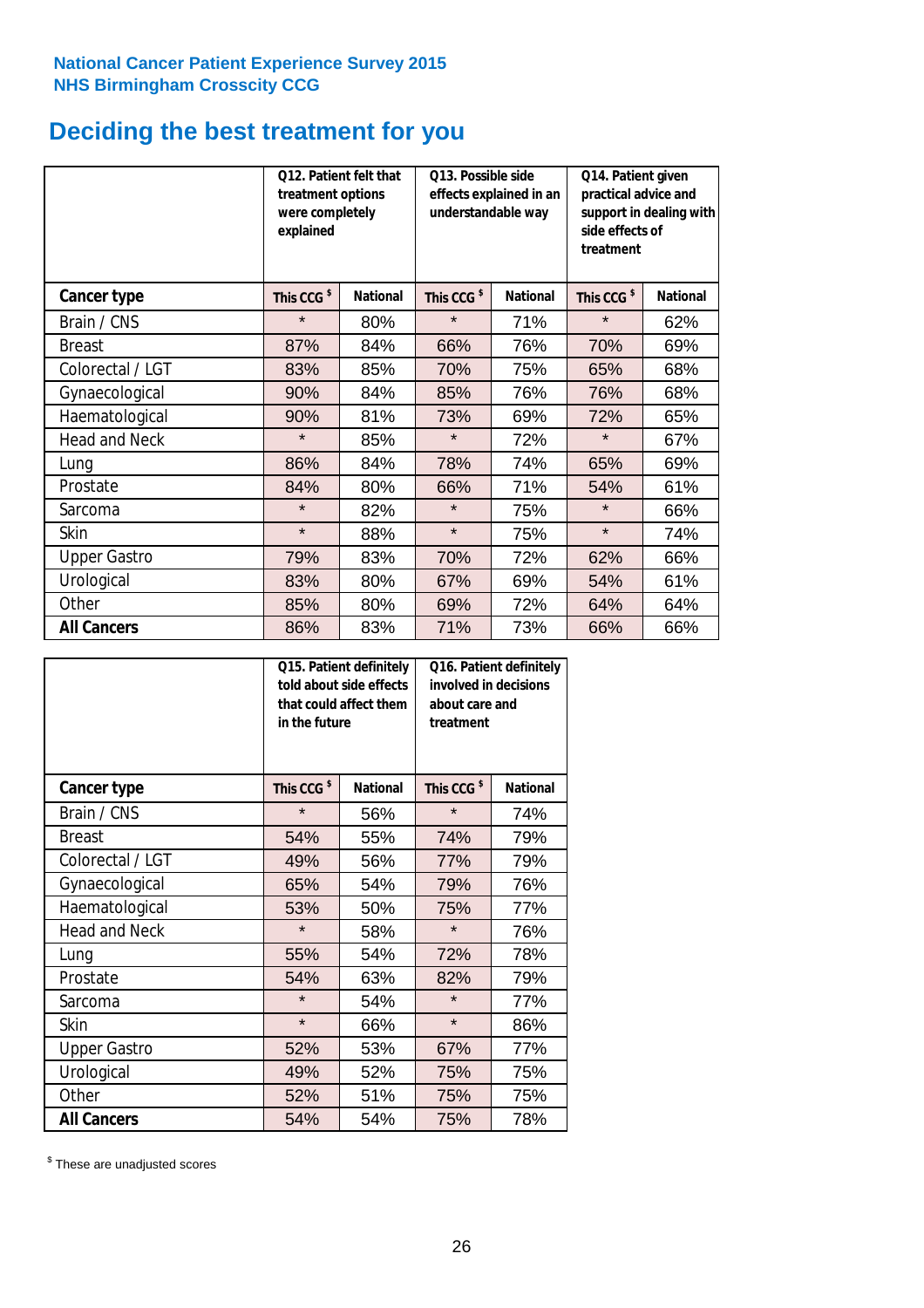## **Clinical Nurse Specialist**

|                      | would support them<br>through their<br>treatment | Q17. Patient given the<br>name of the CNS who | Q18. Patient found it<br>easy to contact their<br><b>CNS</b> |                 | <b>Q19. Get</b><br>understandable<br>answers to important<br>questions all or most<br>of the time |                 |
|----------------------|--------------------------------------------------|-----------------------------------------------|--------------------------------------------------------------|-----------------|---------------------------------------------------------------------------------------------------|-----------------|
| <b>Cancer type</b>   | This CCG <sup>\$</sup>                           | <b>National</b>                               | This CCG <sup>\$</sup>                                       | <b>National</b> | This CCG <sup>\$</sup>                                                                            | <b>National</b> |
| Brain / CNS          | $\star$                                          | 95%                                           | $\star$                                                      | 84%             | $\star$                                                                                           | 85%             |
| <b>Breast</b>        | 92%                                              | 94%                                           | 89%                                                          | 85%             | 88%                                                                                               | 88%             |
| Colorectal / LGT     | 85%                                              | 91%                                           | 85%                                                          | 88%             | 79%                                                                                               | 90%             |
| Gynaecological       | 98%                                              | 93%                                           | 78%                                                          | 86%             | 93%                                                                                               | 87%             |
| Haematological       | 93%                                              | 89%                                           | 90%                                                          | 89%             | 85%                                                                                               | 90%             |
| <b>Head and Neck</b> | $\star$                                          | 88%                                           | $\star$                                                      | 86%             | $\star$                                                                                           | 88%             |
| Lung                 | 100%                                             | 93%                                           | 90%                                                          | 89%             | 90%                                                                                               | 89%             |
| Prostate             | 92%                                              | 89%                                           | 83%                                                          | 83%             | 93%                                                                                               | 88%             |
| Sarcoma              | $\star$                                          | 87%                                           | $\star$                                                      | 86%             | $\star$                                                                                           | 88%             |
| Skin                 | $\star$                                          | 88%                                           | $\star$                                                      | 90%             | $\star$                                                                                           | 92%             |
| <b>Upper Gastro</b>  | 79%                                              | 92%                                           | $\star$                                                      | 87%             | $\star$                                                                                           | 88%             |
| Urological           | 81%                                              | 80%                                           | 79%                                                          | 85%             | 81%                                                                                               | 88%             |
| Other                | 87%                                              | 86%                                           | 91%                                                          | 86%             | 85%                                                                                               | 87%             |
| <b>All Cancers</b>   | 90%                                              | 90%                                           | 87%                                                          | 87%             | 86%                                                                                               | 88%             |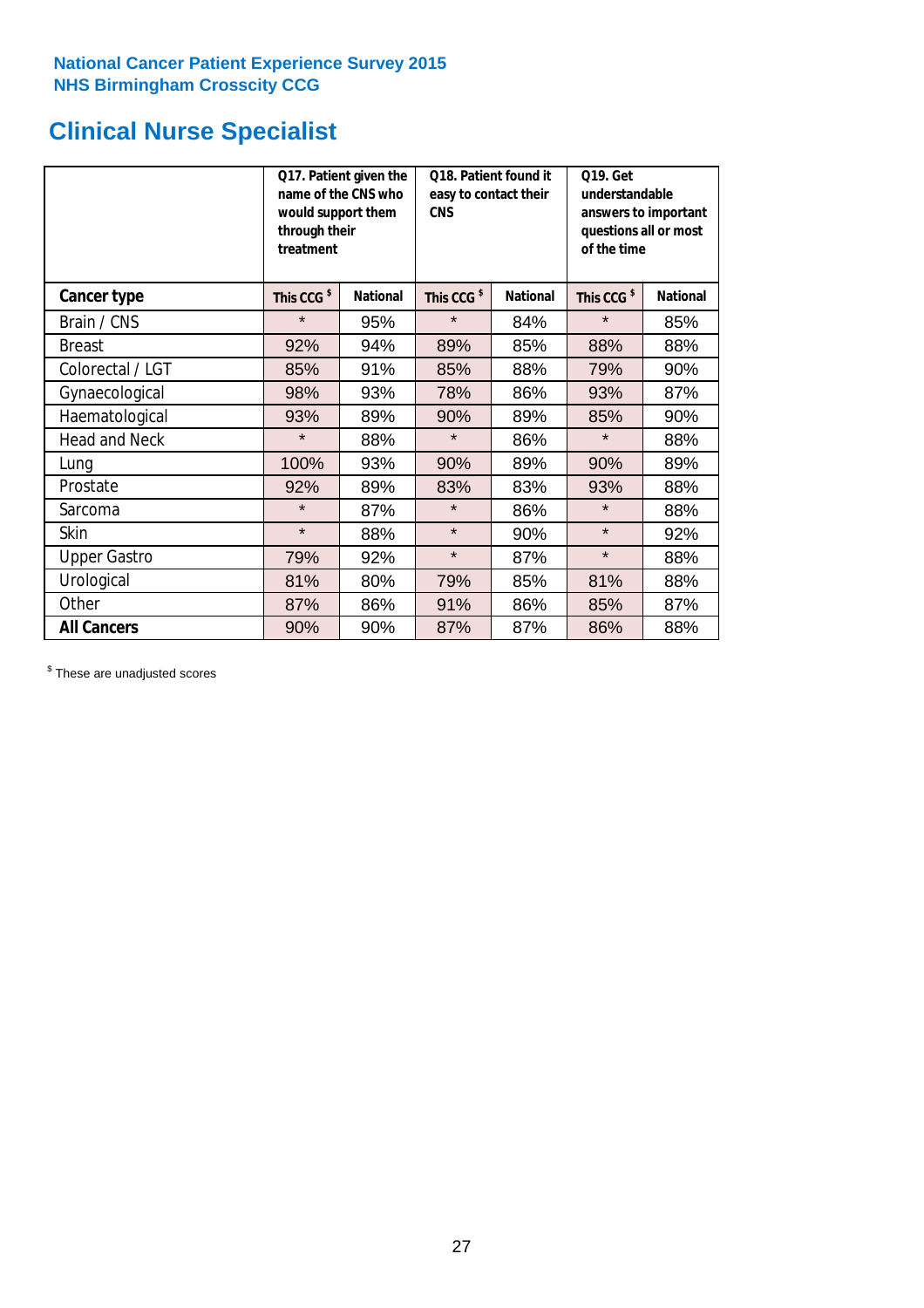### **Support for people with cancer**

|                      | Q20. Hospital staff<br>gave information | about support groups | Q21. Hospital staff<br>gave information<br>about impact cancer<br>could have on day to<br>day activities |                 | Q22. Hospital staff<br>gave information on<br>getting financial help |                 | Q23. Hospital staff told<br>patient they could get<br>free prescriptions |                 |
|----------------------|-----------------------------------------|----------------------|----------------------------------------------------------------------------------------------------------|-----------------|----------------------------------------------------------------------|-----------------|--------------------------------------------------------------------------|-----------------|
| <b>Cancer type</b>   | This CCG <sup>\$</sup>                  | <b>National</b>      | This CCG <sup>\$</sup>                                                                                   | <b>National</b> | This CCG <sup>\$</sup>                                               | <b>National</b> | This CCG <sup>\$</sup>                                                   | <b>National</b> |
| Brain / CNS          | $\star$                                 | 85%                  | $\star$                                                                                                  | 80%             | $\star$                                                              | 72%             | $\star$                                                                  | 79%             |
| <b>Breast</b>        | 89%                                     | 88%                  | 84%                                                                                                      | 85%             | 50%                                                                  | 60%             | 75%                                                                      | 80%             |
| Colorectal / LGT     | 69%                                     | 82%                  | 78%                                                                                                      | 82%             | 56%                                                                  | 52%             | 64%                                                                      | 83%             |
| Gynaecological       | 86%                                     | 83%                  | 89%                                                                                                      | 81%             | 73%                                                                  | 58%             | 76%                                                                      | 76%             |
| Haematological       | 82%                                     | 82%                  | 79%                                                                                                      | 82%             | 59%                                                                  | 56%             | 90%                                                                      | 86%             |
| <b>Head and Neck</b> | $\star$                                 | 83%                  | $\star$                                                                                                  | 80%             | $\star$                                                              | 55%             | $\star$                                                                  | 80%             |
| Lung                 | 77%                                     | 82%                  | 78%                                                                                                      | 80%             | 69%                                                                  | 68%             | $\star$                                                                  | 85%             |
| Prostate             | 82%                                     | 85%                  | 73%                                                                                                      | 81%             | 37%                                                                  | 41%             | 87%                                                                      | 76%             |
| Sarcoma              | $\star$                                 | 82%                  | $\star$                                                                                                  | 80%             | $\star$                                                              | 57%             | $\star$                                                                  | 75%             |
| Skin                 | $\star$                                 | 85%                  | $\star$                                                                                                  | 85%             | $\star$                                                              | 51%             | $\star$                                                                  | 65%             |
| <b>Upper Gastro</b>  | 83%                                     | 82%                  | $\star$                                                                                                  | 78%             | $\star$                                                              | 57%             | $\star$                                                                  | 83%             |
| Urological           | 50%                                     | 71%                  | 66%                                                                                                      | 70%             | 24%                                                                  | 33%             | $\star$                                                                  | 69%             |
| Other                | 91%                                     | 80%                  | 91%                                                                                                      | 77%             | 59%                                                                  | 53%             | 79%                                                                      | 79%             |
| <b>All Cancers</b>   | 81%                                     | 83%                  | 80%                                                                                                      | 81%             | 54%                                                                  | 55%             | 77%                                                                      | 80%             |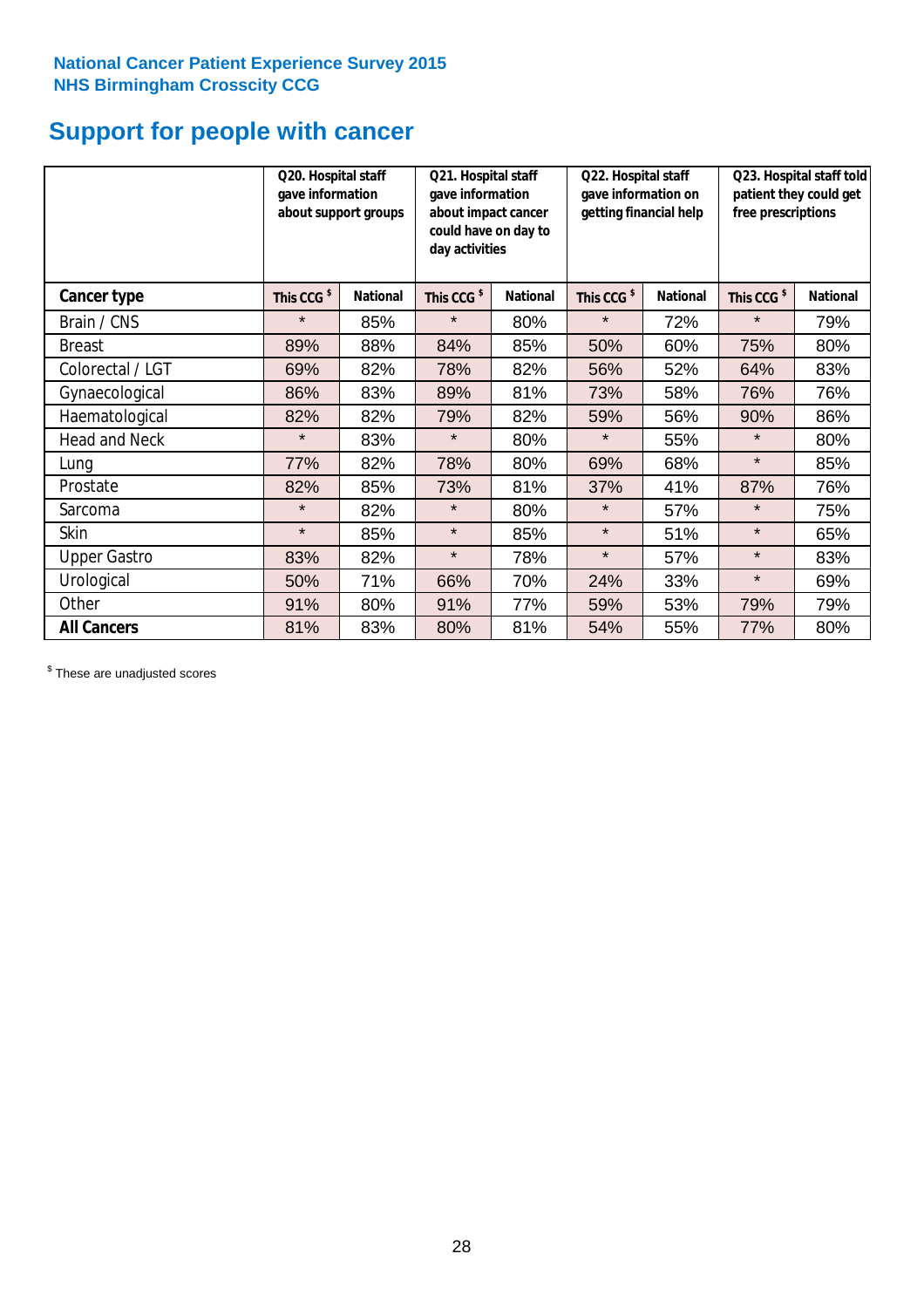### **Operations**

|                      | Q26. Staff explained<br>how operation had<br>gone in<br>understandable way |                 |  |  |
|----------------------|----------------------------------------------------------------------------|-----------------|--|--|
| <b>Cancer type</b>   | This CCG <sup>\$</sup>                                                     | <b>National</b> |  |  |
| Brain / CNS          | $\star$                                                                    | 75%             |  |  |
| <b>Breast</b>        | 75%                                                                        | 77%             |  |  |
| Colorectal / LGT     | 78%                                                                        | 81%             |  |  |
| Gynaecological       | 75%                                                                        | 79%             |  |  |
| Haematological       | 68%                                                                        | 75%             |  |  |
| <b>Head and Neck</b> | $\star$                                                                    | 77%             |  |  |
| Lung                 | $\star$                                                                    | 76%             |  |  |
| Prostate             | 64%                                                                        | 76%             |  |  |
| Sarcoma              | $\star$                                                                    | 80%             |  |  |
| Skin                 | $\star$                                                                    | 84%             |  |  |
| <b>Upper Gastro</b>  | $\star$                                                                    | 81%             |  |  |
| Urological           | 71%                                                                        | 74%             |  |  |
| Other                | 66%                                                                        | 78%             |  |  |
| <b>All Cancers</b>   | 74%                                                                        | 78%             |  |  |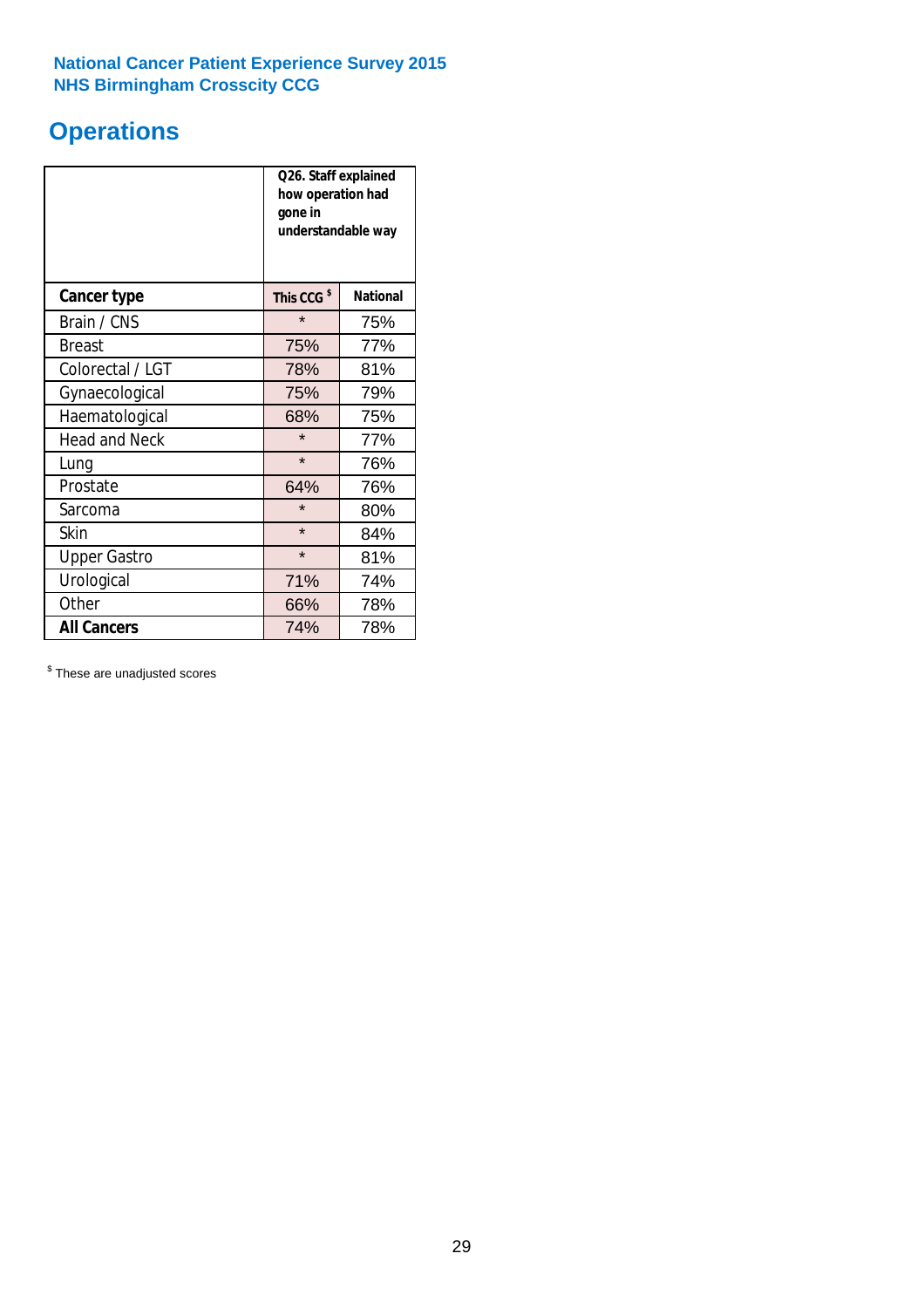### **Hospital care as an inpatient (Part 1 of 2)**

|                      | or nurses did not talk<br>they were not there | Q28. Groups of doctors<br>in front of patient as if | Q29. Patient had<br>confidence and trust in<br>all doctors treating<br>them |                 | Q30. Patient's family<br>or someone close<br>definitely had<br>opportunity to talk to<br>doctor |                 | Q31. Patient had<br>confidence and trust in I<br>all ward nurses |                 |
|----------------------|-----------------------------------------------|-----------------------------------------------------|-----------------------------------------------------------------------------|-----------------|-------------------------------------------------------------------------------------------------|-----------------|------------------------------------------------------------------|-----------------|
| <b>Cancer type</b>   | This CCG <sup>\$</sup>                        | <b>National</b>                                     | This CCG <sup>\$</sup>                                                      | <b>National</b> | This CCG <sup>\$</sup>                                                                          | <b>National</b> | This CCG <sup>\$</sup>                                           | <b>National</b> |
| Brain / CNS          | $\star$                                       | 68%                                                 | $\star$                                                                     | 78%             | $\star$                                                                                         | 65%             | $\star$                                                          | 67%             |
| <b>Breast</b>        | 86%                                           | 89%                                                 | 77%                                                                         | 86%             | 68%                                                                                             | 73%             | 68%                                                              | 74%             |
| Colorectal / LGT     | 72%                                           | 75%                                                 | 79%                                                                         | 85%             | 65%                                                                                             | 72%             | 60%                                                              | 68%             |
| Gynaecological       | 78%                                           | 84%                                                 | 81%                                                                         | 86%             | 58%                                                                                             | 71%             | 63%                                                              | 69%             |
| Haematological       | 82%                                           | 80%                                                 | 87%                                                                         | 81%             | 74%                                                                                             | 75%             | 65%                                                              | 73%             |
| <b>Head and Neck</b> | $\star$                                       | 79%                                                 | $\star$                                                                     | 85%             | $\star$                                                                                         | 73%             | $\star$                                                          | 72%             |
| Lung                 | $\star$                                       | 75%                                                 | $\star$                                                                     | 82%             | $\star$                                                                                         | 71%             | $\star$                                                          | 73%             |
| Prostate             | 83%                                           | 84%                                                 | 90%                                                                         | 87%             | 74%                                                                                             | 72%             | 83%                                                              | 75%             |
| Sarcoma              | $\star$                                       | 82%                                                 | $\star$                                                                     | 85%             | $\star$                                                                                         | 75%             | $\star$                                                          | 70%             |
| Skin                 | $\star$                                       | 85%                                                 | $\star$                                                                     | 90%             | $\star$                                                                                         | 79%             | $\star$                                                          | 84%             |
| <b>Upper Gastro</b>  | $\star$                                       | 75%                                                 | $\star$                                                                     | 83%             | $\star$                                                                                         | 72%             | $\star$                                                          | 70%             |
| Urological           | 74%                                           | 80%                                                 | 77%                                                                         | 84%             | 71%                                                                                             | 67%             | 74%                                                              | 75%             |
| Other                | 72%                                           | 79%                                                 | 73%                                                                         | 79%             | 68%                                                                                             | 70%             | 79%                                                              | 69%             |
| <b>All Cancers</b>   | 79%                                           | 81%                                                 | 79%                                                                         | 84%             | 67%                                                                                             | 72%             | 69%                                                              | 72%             |

|                      | Q32. Always / nearly<br>always enough nurses<br>on duty |                 | Q33. All staff asked<br>patient what name<br>they preferred to be<br>called by |                 | Q34. Always given<br>enough privacy when<br>discussing condition or<br>treatment |                 | Q35. Patient was able<br>to discuss worries or<br>fears with staff during<br>visit |                 |
|----------------------|---------------------------------------------------------|-----------------|--------------------------------------------------------------------------------|-----------------|----------------------------------------------------------------------------------|-----------------|------------------------------------------------------------------------------------|-----------------|
| <b>Cancer type</b>   | This CCG <sup>\$</sup>                                  | <b>National</b> | This CCG <sup>\$</sup>                                                         | <b>National</b> | This CCG <sup>\$</sup>                                                           | <b>National</b> | This CCG <sup>\$</sup>                                                             | <b>National</b> |
| Brain / CNS          | $\star$                                                 | 64%             | $\star$                                                                        | 69%             | $\star$                                                                          | 80%             | $\star$                                                                            | 44%             |
| <b>Breast</b>        | 70%                                                     | 69%             | 54%                                                                            | 60%             | 91%                                                                              | 86%             | 50%                                                                                | 53%             |
| Colorectal / LGT     | 58%                                                     | 61%             | 63%                                                                            | 70%             | 82%                                                                              | 84%             | 33%                                                                                | 54%             |
| Gynaecological       | 63%                                                     | 65%             | 48%                                                                            | 63%             | 72%                                                                              | 82%             | 48%                                                                                | 50%             |
| Haematological       | 65%                                                     | 63%             | 62%                                                                            | 67%             | 85%                                                                              | 86%             | 63%                                                                                | 55%             |
| <b>Head and Neck</b> | $\star$                                                 | 67%             | $\star$                                                                        | 66%             | $\star$                                                                          | 85%             | $\star$                                                                            | 50%             |
| Lung                 | $\star$                                                 | 68%             | $\star$                                                                        | 71%             | $\star$                                                                          | 84%             | $\star$                                                                            | 49%             |
| Prostate             | 83%                                                     | 71%             | 66%                                                                            | 67%             | 90%                                                                              | 87%             | $\star$                                                                            | 52%             |
| Sarcoma              | $\star$                                                 | 68%             | $\star$                                                                        | 71%             | $\star$                                                                          | 87%             | $\star$                                                                            | 52%             |
| Skin                 | $\star$                                                 | 81%             | $\star$                                                                        | 67%             | $\star$                                                                          | 89%             | $\star$                                                                            | 61%             |
| <b>Upper Gastro</b>  | $\star$                                                 | 62%             | $\star$                                                                        | 75%             | $\star$                                                                          | 83%             | $\star$                                                                            | 53%             |
| Urological           | 74%                                                     | 68%             | 70%                                                                            | 71%             | 87%                                                                              | 84%             | 34%                                                                                | 46%             |
| Other                | 64%                                                     | 62%             | 62%                                                                            | 66%             | 82%                                                                              | 82%             | 48%                                                                                | 48%             |
| <b>All Cancers</b>   | 67%                                                     | 66%             | 60%                                                                            | 67%             | 85%                                                                              | 85%             | 46%                                                                                | 52%             |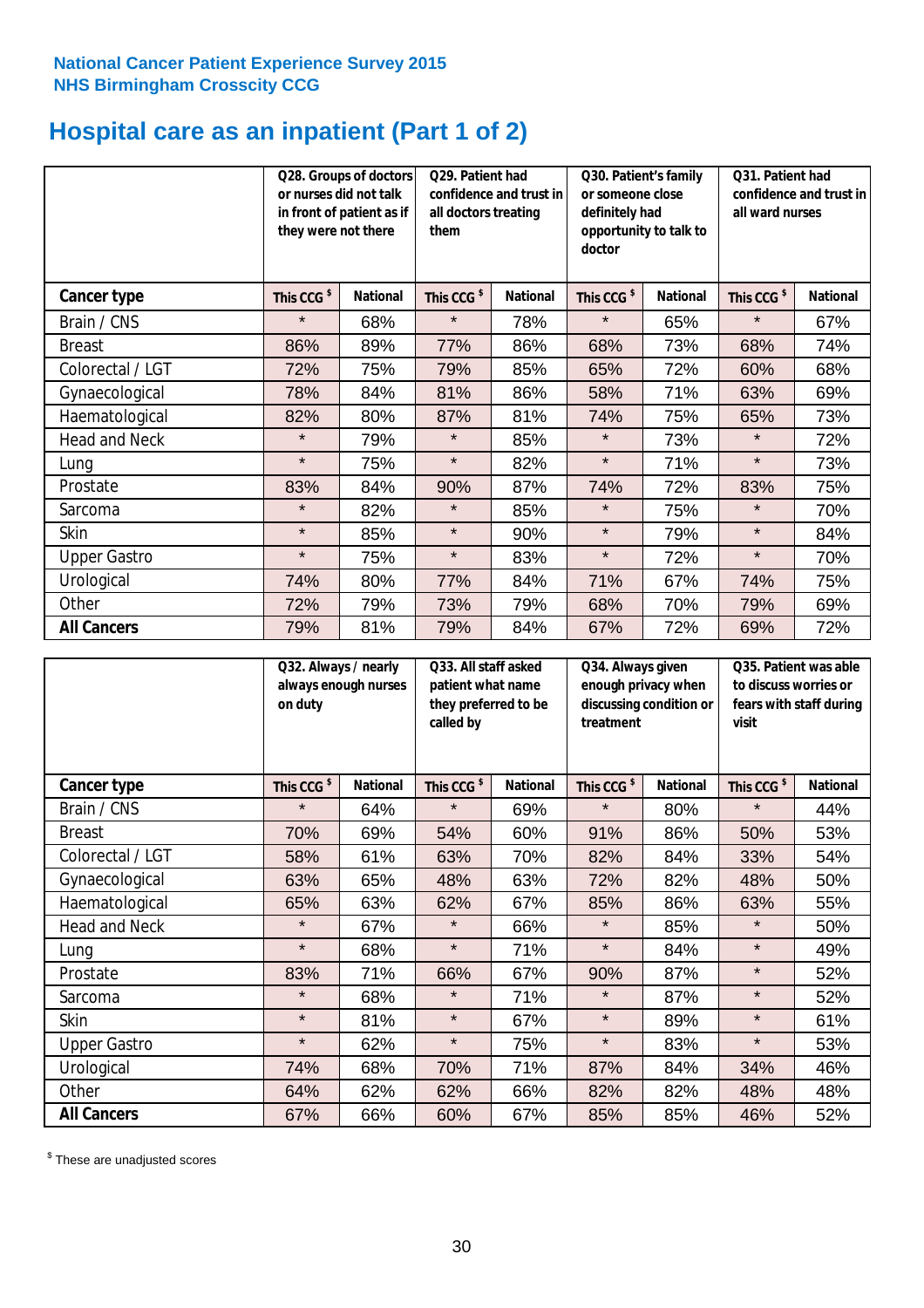### **Hospital care as an inpatient (Part 2 of 2)**

|                     | Q36. Hospital staff<br>definitely did<br>everything to help<br>control pain |                 | Q37. Always treated<br>with respect and<br>dignity by staff |                 | Q38. Given clear<br>written information<br>about what should /<br>should not do post<br>discharge |                 | Q39. Staff told patient<br>who to contact if<br>worried post discharge |                 |  |
|---------------------|-----------------------------------------------------------------------------|-----------------|-------------------------------------------------------------|-----------------|---------------------------------------------------------------------------------------------------|-----------------|------------------------------------------------------------------------|-----------------|--|
| Cancer type         | This CCG <sup>\$</sup>                                                      | <b>National</b> | This CCG <sup>\$</sup>                                      | <b>National</b> | This CCG <sup>\$</sup>                                                                            | <b>National</b> | This CCG <sup>\$</sup>                                                 | <b>National</b> |  |
| Brain / CNS         | $\star$                                                                     | 82%             | $\star$                                                     | 84%             | $\star$                                                                                           | 79%             | $\star$                                                                | 91%             |  |
| <b>Breast</b>       | 85%                                                                         | 86%             | 85%                                                         | 88%             | 92%                                                                                               | 90%             | 95%                                                                    | 95%             |  |
| Colorectal / LGT    | 63%                                                                         | 84%             | 77%                                                         | 86%             | 82%                                                                                               | 83%             | 96%                                                                    | 94%             |  |
| Gynaecological      | 76%                                                                         | 83%             | 77%                                                         | 85%             | 87%                                                                                               | 86%             | 94%                                                                    | 93%             |  |
| Haematological      | 95%                                                                         | 84%             | 92%                                                         | 89%             | 88%                                                                                               | 79%             | 96%                                                                    | 95%             |  |
| Head and Neck       | $\star$                                                                     | 84%             | $\star$                                                     | 88%             | $\star$                                                                                           | 86%             | $\star$                                                                | 92%             |  |
| Lung                | $\star$                                                                     | 83%             | $\star$                                                     | 87%             | $\star$                                                                                           | 81%             | $\star$                                                                | 92%             |  |
| Prostate            | 85%                                                                         | 85%             | 83%                                                         | 91%             | 81%                                                                                               | 87%             | 89%                                                                    | 94%             |  |
| Sarcoma             | $\star$                                                                     | 86%             | $\star$                                                     | 91%             | $\star$                                                                                           | 83%             | $\star$                                                                | 94%             |  |
| Skin                | $\star$                                                                     | 88%             | $\star$                                                     | 93%             | $\star$                                                                                           | 91%             | $\star$                                                                | 97%             |  |
| <b>Upper Gastro</b> | $\star$                                                                     | 83%             | $\star$                                                     | 86%             | $\star$                                                                                           | 79%             | $\star$                                                                | 93%             |  |
| Urological          | 73%                                                                         | 80%             | 94%                                                         | 88%             | 83%                                                                                               | 83%             | 84%                                                                    | 90%             |  |
| Other               | 89%                                                                         | 82%             | 87%                                                         | 85%             | 86%                                                                                               | 80%             | 97%                                                                    | 92%             |  |
| <b>All Cancers</b>  | 80%                                                                         | 84%             | 85%                                                         | 87%             | 86%                                                                                               | 84%             | 93%                                                                    | 94%             |  |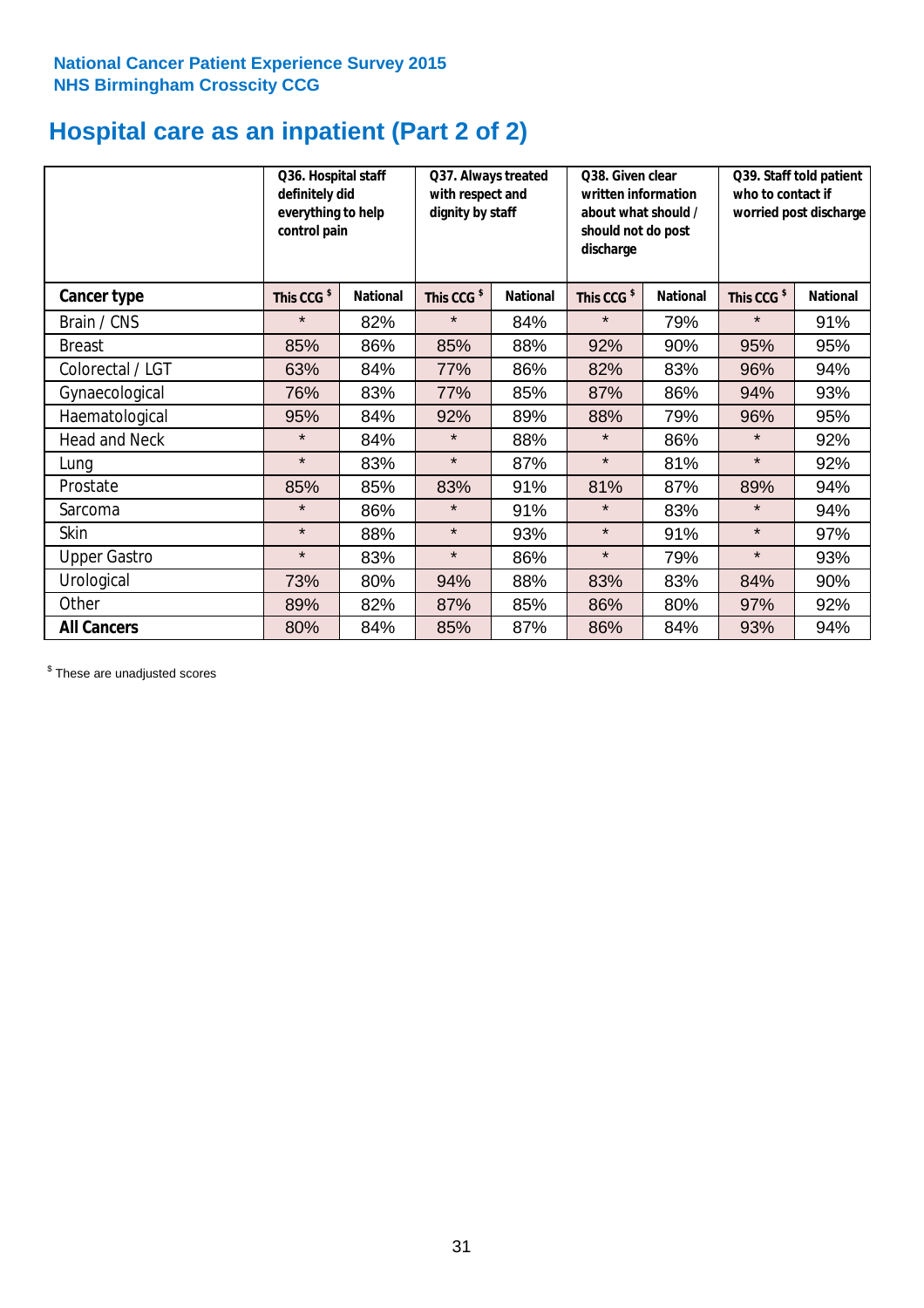### **Hospital care as a day patient / outpatient**

|                      | to discuss worries or<br>visit | Q41. Patient was able<br>fears with staff during | Q42. Doctor had the<br>right notes and other<br>documentation with<br>them |                 | Q44. Beforehand<br>patient had all<br>information needed<br>about radiotherapy<br>treatment |                 | Q45. Patient given<br>understandable<br>information about<br>whether radiotherapy<br>was working |                 |
|----------------------|--------------------------------|--------------------------------------------------|----------------------------------------------------------------------------|-----------------|---------------------------------------------------------------------------------------------|-----------------|--------------------------------------------------------------------------------------------------|-----------------|
| Cancer type          | This CCG <sup>\$</sup>         | <b>National</b>                                  | This CCG <sup>\$</sup>                                                     | <b>National</b> | This CCG <sup>\$</sup>                                                                      | <b>National</b> | This CCG <sup>\$</sup>                                                                           | <b>National</b> |
| Brain / CNS          | $\star$                        | 65%                                              | $\star$                                                                    | 94%             | $\star$                                                                                     | 85%             | n.a.                                                                                             | 52%             |
| <b>Breast</b>        | 69%                            | 70%                                              | 98%                                                                        | 95%             | 85%                                                                                         | 87%             | 60%                                                                                              | 60%             |
| Colorectal / LGT     | 71%                            | 73%                                              | 92%                                                                        | 95%             | $\star$                                                                                     | 85%             | $\star$                                                                                          | 55%             |
| Gynaecological       | 65%                            | 70%                                              | 98%                                                                        | 96%             | $\star$                                                                                     | 85%             | $\star$                                                                                          | 64%             |
| Haematological       | 84%                            | 74%                                              | 99%                                                                        | 97%             | $\star$                                                                                     | 82%             | $\star$                                                                                          | 64%             |
| <b>Head and Neck</b> | $\star$                        | 69%                                              | $\star$                                                                    | 95%             | $\star$                                                                                     | 86%             | $\star$                                                                                          | 60%             |
| Lung                 | 50%                            | 69%                                              | 96%                                                                        | 96%             | $\star$                                                                                     | 86%             | $\star$                                                                                          | 59%             |
| Prostate             | 61%                            | 69%                                              | 96%                                                                        | 95%             | $\star$                                                                                     | 88%             | $\star$                                                                                          | 61%             |
| Sarcoma              | $\star$                        | 68%                                              | $\star$                                                                    | 97%             | $\star$                                                                                     | 88%             | $\star$                                                                                          | 63%             |
| Skin                 | $\star$                        | 73%                                              | $\star$                                                                    | 96%             | n.a.                                                                                        | 81%             | n.a.                                                                                             | 63%             |
| <b>Upper Gastro</b>  | $\star$                        | 68%                                              | 100%                                                                       | 95%             | $\star$                                                                                     | 85%             | $\star$                                                                                          | 57%             |
| Urological           | 63%                            | 65%                                              | 91%                                                                        | 95%             | $\star$                                                                                     | 81%             | $\star$                                                                                          | 53%             |
| Other                | 69%                            | 67%                                              | 94%                                                                        | 95%             | $\star$                                                                                     | 83%             | $\star$                                                                                          | 59%             |
| <b>All Cancers</b>   | 69%                            | 70%                                              | 97%                                                                        | 96%             | 85%                                                                                         | 86%             | 55%                                                                                              | 60%             |

|                      | Q47. Beforehand<br>patient had all<br>information needed<br>about chemotherapy<br>treatment |                 | Q48. Patient given<br>understandable<br>information about<br>whether<br>chemotherapy was<br>working |                 |  |
|----------------------|---------------------------------------------------------------------------------------------|-----------------|-----------------------------------------------------------------------------------------------------|-----------------|--|
| <b>Cancer type</b>   | This CCG <sup>\$</sup>                                                                      | <b>National</b> | This CCG <sup>\$</sup>                                                                              | <b>National</b> |  |
| Brain / CNS          | $\star$                                                                                     | 82%             | n.a.                                                                                                | 57%             |  |
| <b>Breast</b>        | 80%                                                                                         | 83%             | 65%                                                                                                 | 62%             |  |
| Colorectal / LGT     | 88%                                                                                         | 86%             | 60%                                                                                                 | 65%             |  |
| Gynaecological       | 92%                                                                                         | 86%             | 76%                                                                                                 | 68%             |  |
| Haematological       | 93%<br>85%                                                                                  |                 | 81%                                                                                                 | 75%             |  |
| <b>Head and Neck</b> | $\star$                                                                                     | 80%             | $\star$                                                                                             | 52%             |  |
| Lung                 | 90%                                                                                         | 85%             | $\star$                                                                                             | 68%             |  |
| Prostate             | $\star$                                                                                     | 83%             | $\star$                                                                                             | 69%             |  |
| Sarcoma              | $\star$                                                                                     | 82%             | $\star$                                                                                             | 70%             |  |
| <b>Skin</b>          | n.a.                                                                                        | 92%             | n.a.                                                                                                | 80%             |  |
| <b>Upper Gastro</b>  | $\star$                                                                                     | 83%             | $\star$                                                                                             | 64%             |  |
| Urological           | 84%                                                                                         | 83%             | $\star$                                                                                             | 66%             |  |
| Other                | 85%                                                                                         | 85%             | 83%                                                                                                 | 70%             |  |
| <b>All Cancers</b>   | 87%                                                                                         | 84%             | 69%                                                                                                 | 68%             |  |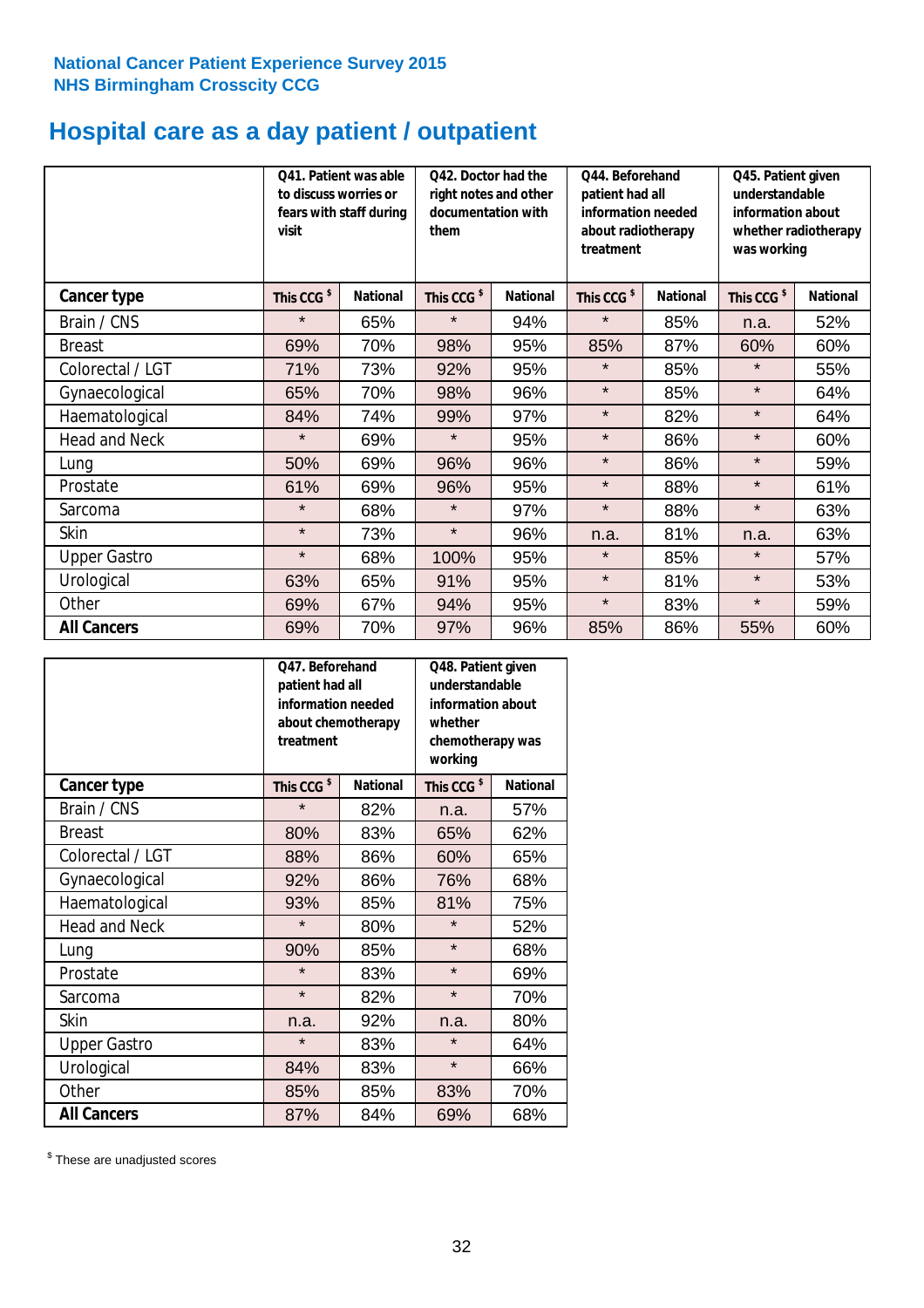### **Home care and support**

|                      | Q49. Hospital staff<br>gave family or | someone close all the<br>information needed to<br>help with care at home | Q50. Patient definitely<br>given enough support<br>from health or social<br>services during<br>treatment |                 | Q51. Patient definitely<br>given enough support<br>from health or social<br>services after<br>treatment |                 |
|----------------------|---------------------------------------|--------------------------------------------------------------------------|----------------------------------------------------------------------------------------------------------|-----------------|---------------------------------------------------------------------------------------------------------|-----------------|
| <b>Cancer type</b>   | This CCG <sup>\$</sup>                | <b>National</b>                                                          | This CCG <sup>\$</sup>                                                                                   | <b>National</b> | This CCG <sup>\$</sup>                                                                                  | <b>National</b> |
| Brain / CNS          | $\star$                               | 56%                                                                      | $\star$                                                                                                  | 44%             | n.a.                                                                                                    | 44%             |
| <b>Breast</b>        | 51%                                   | 57%                                                                      | 47%                                                                                                      | 54%             | 31%                                                                                                     | 40%             |
| Colorectal / LGT     | 40%                                   | 60%                                                                      | 50%                                                                                                      | 62%             | 36%                                                                                                     | 52%             |
| Gynaecological       | 63%                                   | 56%                                                                      | 63%                                                                                                      | 52%             | $\star$                                                                                                 | 42%             |
| Haematological       | 68%                                   | 60%                                                                      | 63%                                                                                                      | 52%             | 50%                                                                                                     | 43%             |
| <b>Head and Neck</b> | $\star$                               | 59%                                                                      | $\star$                                                                                                  | 53%             | $\star$                                                                                                 | 50%             |
| Lung                 | 53%                                   | 57%                                                                      | 29%                                                                                                      | 52%             | $\star$                                                                                                 | 42%             |
| Prostate             | 50%                                   | 55%                                                                      | 42%                                                                                                      | 47%             | 29%                                                                                                     | 43%             |
| Sarcoma              | $\star$                               | 59%                                                                      | $\star$                                                                                                  | 58%             | $\star$                                                                                                 | 53%             |
| Skin                 | $\star$                               | 67%                                                                      | $\star$                                                                                                  | 58%             | $\star$                                                                                                 | 61%             |
| <b>Upper Gastro</b>  | 52%                                   | 59%                                                                      | $\star$                                                                                                  | 54%             | $\star$                                                                                                 | 45%             |
| Urological           | 51%                                   | 55%                                                                      | 50%                                                                                                      | 47%             | $\star$                                                                                                 | 44%             |
| Other                | 54%                                   | 54%                                                                      | 52%                                                                                                      | 55%             | $\star$                                                                                                 | 48%             |
| <b>All Cancers</b>   | 55%                                   | 58%                                                                      | 50%                                                                                                      | 54%             | 37%                                                                                                     | 45%             |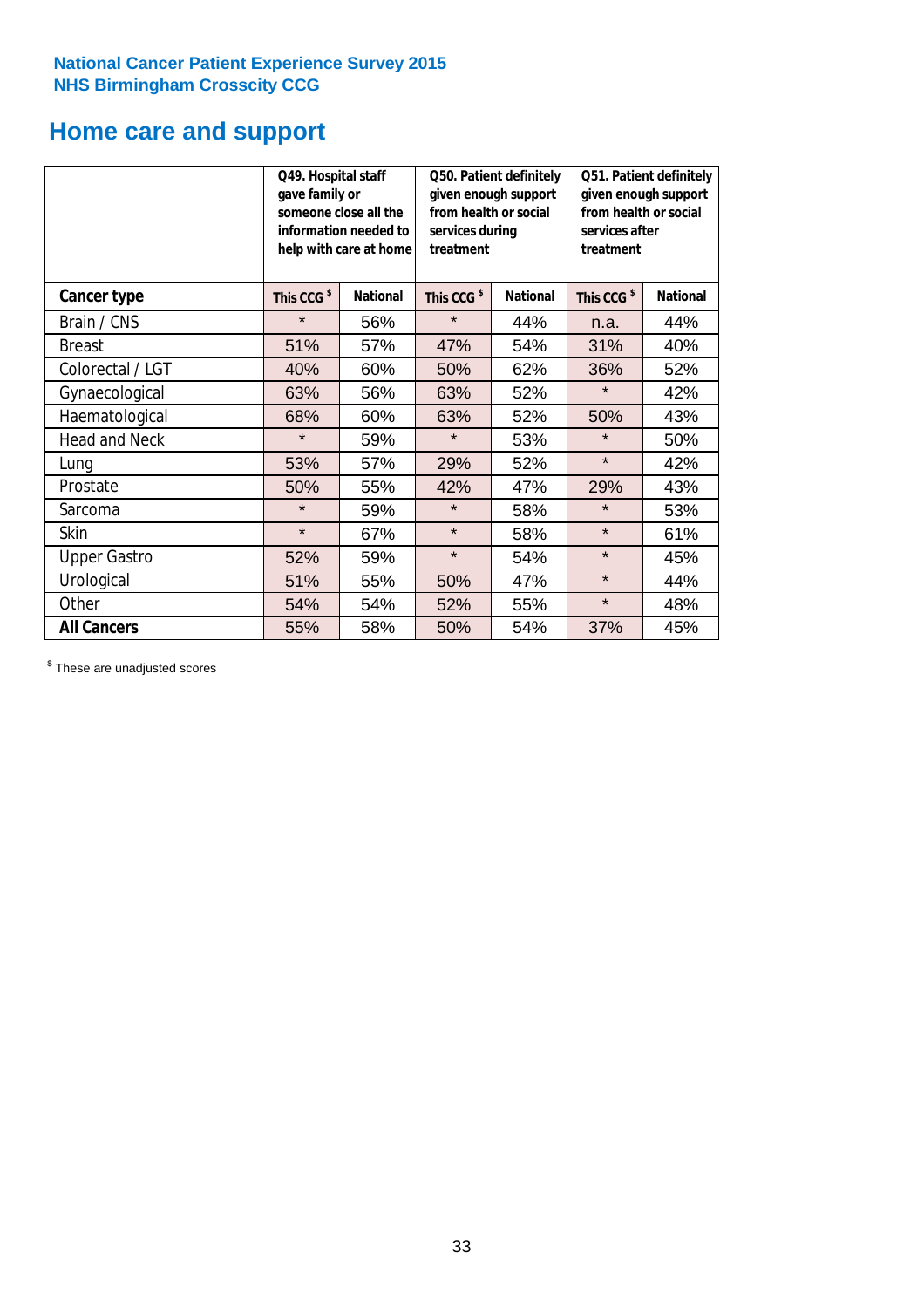### **Care from your general practice**

|                      | information about<br>treatment | Q52. GP given enough<br>patient's condition and | O53. Practice staff<br>definitely did<br>everything they could<br>to support patient |                 |  |
|----------------------|--------------------------------|-------------------------------------------------|--------------------------------------------------------------------------------------|-----------------|--|
| <b>Cancer type</b>   | This CCG <sup>\$</sup>         | <b>National</b>                                 | This CCG <sup>\$</sup>                                                               | <b>National</b> |  |
| Brain / CNS          | $\star$                        | 94%                                             | $\star$                                                                              | 59%             |  |
| <b>Breast</b>        | 93%                            | 96%                                             | 57%                                                                                  | 63%             |  |
| Colorectal / LGT     | 88%                            | 95%                                             | 61%                                                                                  | 63%             |  |
| Gynaecological       | 100%                           | 95%                                             | 50%                                                                                  | 59%             |  |
| Haematological       | 94%                            | 96%                                             | 66%                                                                                  | 61%             |  |
| <b>Head and Neck</b> | $\star$                        | 93%                                             | $\star$                                                                              | 60%             |  |
| Lung                 | 89%                            | 95%                                             | 29%                                                                                  | 62%             |  |
| Prostate             | 96%                            | 95%                                             | 63%                                                                                  | 67%             |  |
| Sarcoma              | $\star$                        | 97%                                             | $\star$                                                                              | 65%             |  |
| Skin                 | $\star$                        | 97%                                             | $\star$                                                                              | 71%             |  |
| <b>Upper Gastro</b>  | 100%                           | 94%                                             | $\star$                                                                              | 62%             |  |
| Urological           | 93%                            | 95%                                             | 61%                                                                                  | 64%             |  |
| Other                | 96%                            | 95%                                             | 49%                                                                                  | 61%             |  |
| <b>All Cancers</b>   | 94%                            | 95%                                             | 57%                                                                                  | 63%             |  |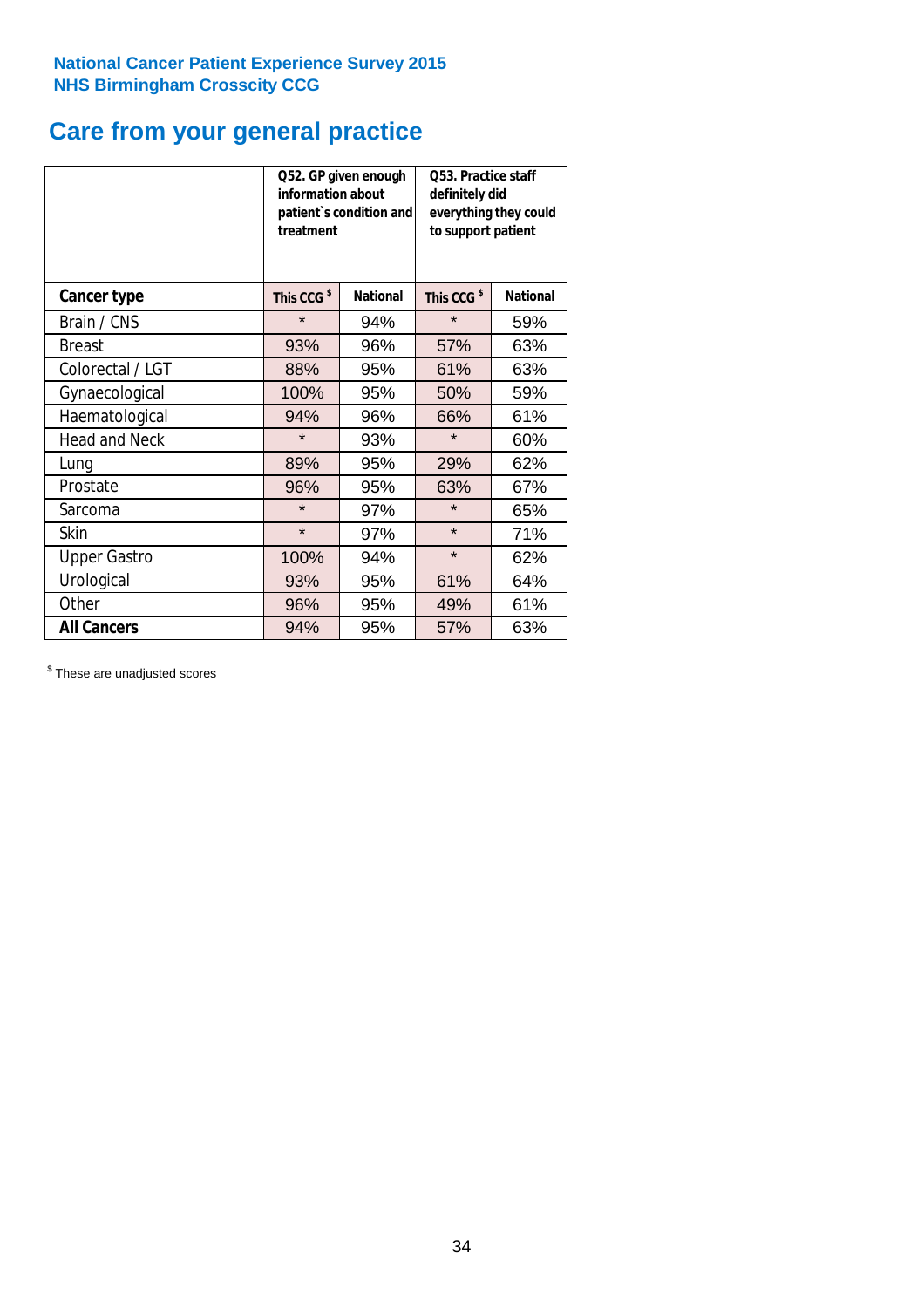### **Your overall NHS care**

|                      | Q54. Hospital and<br>community staff<br>always worked well<br>together |                 | care plan              | Q55. Patient given a |                        | Q56. Overall the<br>administration of the<br>care was very good /<br>qood |                        | Q57. Length of time for<br>attending clinics and<br>appointments was<br>right |  |
|----------------------|------------------------------------------------------------------------|-----------------|------------------------|----------------------|------------------------|---------------------------------------------------------------------------|------------------------|-------------------------------------------------------------------------------|--|
| <b>Cancer type</b>   | This CCG <sup>\$</sup>                                                 | <b>National</b> | This CCG <sup>\$</sup> | <b>National</b>      | This CCG <sup>\$</sup> | <b>National</b>                                                           | This CCG <sup>\$</sup> | <b>National</b>                                                               |  |
| Brain / CNS          | $\star$                                                                | 45%             | $\star$                | 29%                  | $\star$                | 84%                                                                       | $\star$                | 60%                                                                           |  |
| <b>Breast</b>        | 53%                                                                    | 60%             | 35%                    | 35%                  | 90%                    | 90%                                                                       | 63%                    | 64%                                                                           |  |
| Colorectal / LGT     | 58%                                                                    | 60%             | 25%                    | 36%                  | 86%                    | 88%                                                                       | 64%                    | 68%                                                                           |  |
| Gynaecological       | 67%                                                                    | 58%             | 36%                    | 29%                  | 94%                    | 89%                                                                       | 48%                    | 66%                                                                           |  |
| Haematological       | 69%                                                                    | 63%             | 47%                    | 33%                  | 97%                    | 92%                                                                       | 63%                    | 62%                                                                           |  |
| <b>Head and Neck</b> | $\star$                                                                | 58%             | $\star$                | 34%                  | $\star$                | 89%                                                                       | $\star$                | 65%                                                                           |  |
| Lung                 | 40%                                                                    | 63%             | 32%                    | 32%                  | 88%                    | 89%                                                                       | 58%                    | 70%                                                                           |  |
| Prostate             | 68%                                                                    | 63%             | 43%                    | 36%                  | 91%                    | 87%                                                                       | 64%                    | 71%                                                                           |  |
| Sarcoma              | $\star$                                                                | 60%             | $\star$                | 31%                  | $\star$                | 90%                                                                       | $\star$                | 63%                                                                           |  |
| Skin                 | $\star$                                                                | 69%             | $\star$                | 39%                  | $\star$                | 89%                                                                       | $\star$                | 73%                                                                           |  |
| <b>Upper Gastro</b>  | 50%                                                                    | 58%             | $\star$                | 36%                  | 88%                    | 88%                                                                       | 67%                    | 66%                                                                           |  |
| Urological           | 68%                                                                    | 62%             | 32%                    | 26%                  | 89%                    | 84%                                                                       | 68%                    | 73%                                                                           |  |
| Other                | 43%                                                                    | 56%             | 34%                    | 29%                  | 86%                    | 87%                                                                       | 47%                    | 61%                                                                           |  |
| <b>All Cancers</b>   | 59%                                                                    | 61%             | 36%                    | 33%                  | 90%                    | 89%                                                                       | 61%                    | 66%                                                                           |  |

|                      | Q58. Taking part in<br>cancer research | discussed with patient | Q59. Patient's average<br>rating of care scored<br>from very poor to very<br>good |                 |  |
|----------------------|----------------------------------------|------------------------|-----------------------------------------------------------------------------------|-----------------|--|
| <b>Cancer type</b>   | This CCG <sup>\$</sup>                 | <b>National</b>        | This CCG <sup>\$</sup>                                                            | <b>National</b> |  |
| Brain / CNS          | $\star$                                | 32%                    | $\star$                                                                           | 8.5             |  |
| <b>Breast</b>        | 22%                                    | 28%                    | 8.5                                                                               | 8.8             |  |
| Colorectal / LGT     | 26%                                    | 22%                    | 8.6                                                                               | 8.7             |  |
| Gynaecological       | 23%                                    | 27%                    | 8.8                                                                               | 8.7             |  |
| Haematological       | 51%                                    | 36%                    | 9.1                                                                               | 8.8             |  |
| <b>Head and Neck</b> | $\star$                                | 21%                    | $\star$                                                                           | 8.6             |  |
| Lung                 | 52%                                    | 34%                    | 8.4                                                                               | 8.6             |  |
| Prostate             | 28%                                    | 35%                    | 8.7                                                                               | 8.6             |  |
| Sarcoma              | $\star$                                | 29%                    | $\star$                                                                           | 8.7             |  |
| Skin                 | $\star$                                | 17%                    | $\star$                                                                           | 8.9             |  |
| <b>Upper Gastro</b>  | 28%                                    | 30%                    | 8.3                                                                               | 8.6             |  |
| Urological           | 17%                                    | 14%                    | 8.4                                                                               | 8.5             |  |
| Other                | 34%                                    | 31%                    | 8.2                                                                               | 8.6             |  |
| <b>All Cancers</b>   | 30%                                    | 28%                    | 8.6                                                                               | 8.7             |  |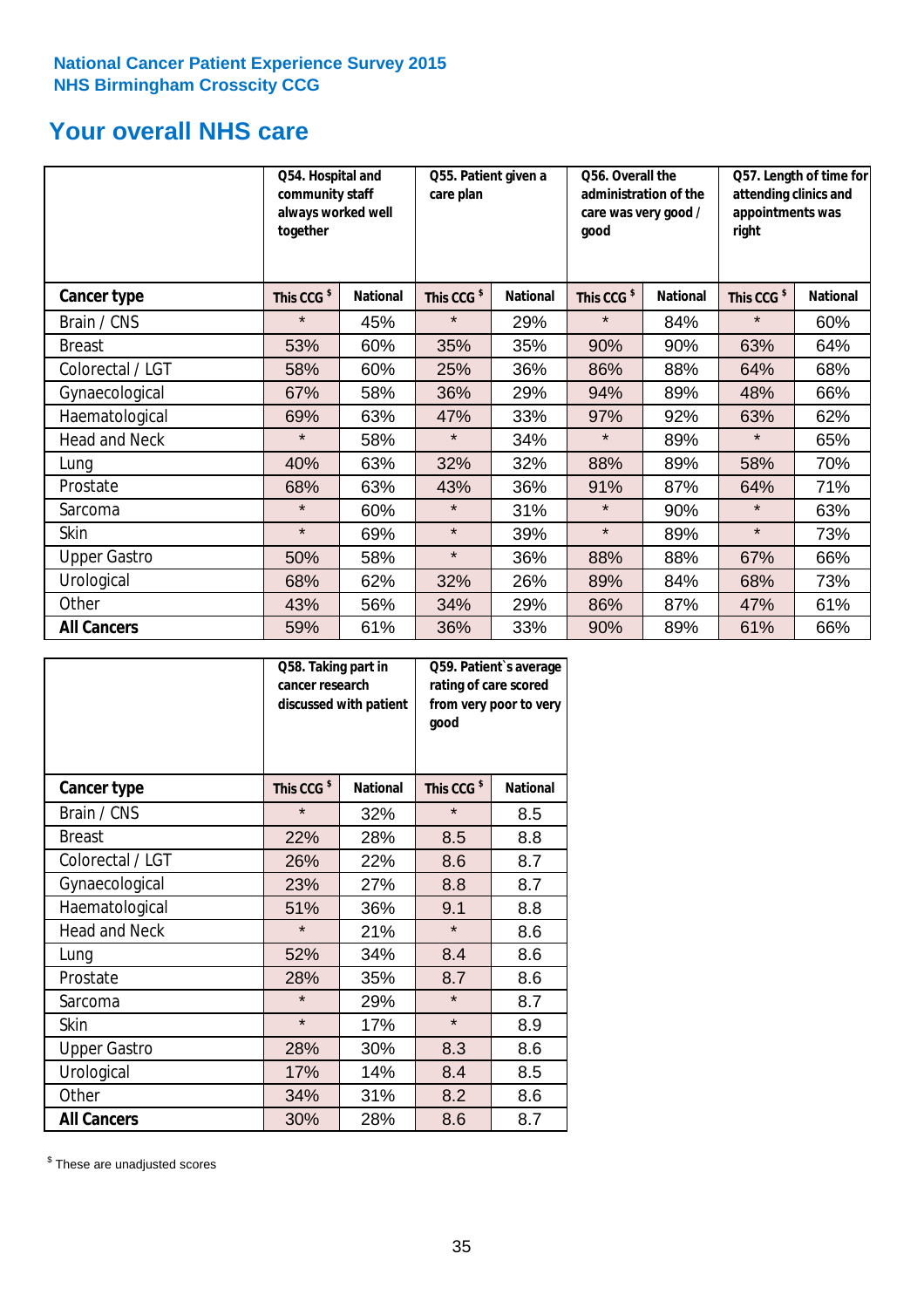### **Annex**

### **Methodology**

The sample for the survey included all adult (aged 16 and over) NHS patients, with a confirmed primary diagnosis of cancer, discharged from an NHS Trust after an inpatient episode or day case attendance for cancer related treatment in the months of April, May and June 2015.

The patients included in the sample had relevant cancer ICD10 codes (C00-99 excluding C44 and C84, and D05) in the first diagnosis field of their patient records, applied to their patient files by the relevant NHS Trust, and were alive at the point at which fieldwork commenced. Deceased checks were undertaken on up to three occasions during fieldwork, to ensure that questionnaires were not sent to patients who had died since their treatment.

Trust samples were checked rigorously for duplicates and patient lists were also de-duplicated nationally to ensure that patients did not receive multiple copies of questionnaires.

The fieldwork for the survey was undertaken between October 2015 and March 2016.

For the first time, the survey used a mixed mode methodology. Questionnaires were sent by post with two reminders where necesssary, but also included an option to complete online. A Freephone helpline was available for respondents to ask questions about the survey, to enable them to complete their questionnaires over the phone, and to provide access to a translation and interpreting facility for those whose first language was not English.

The Health Research Authority supported the survey by granting Section 251 approval.

#### **Further information**

Further information on survey methodology, as well as all of the national and local reports and data, is available at www.ncpes.co.uk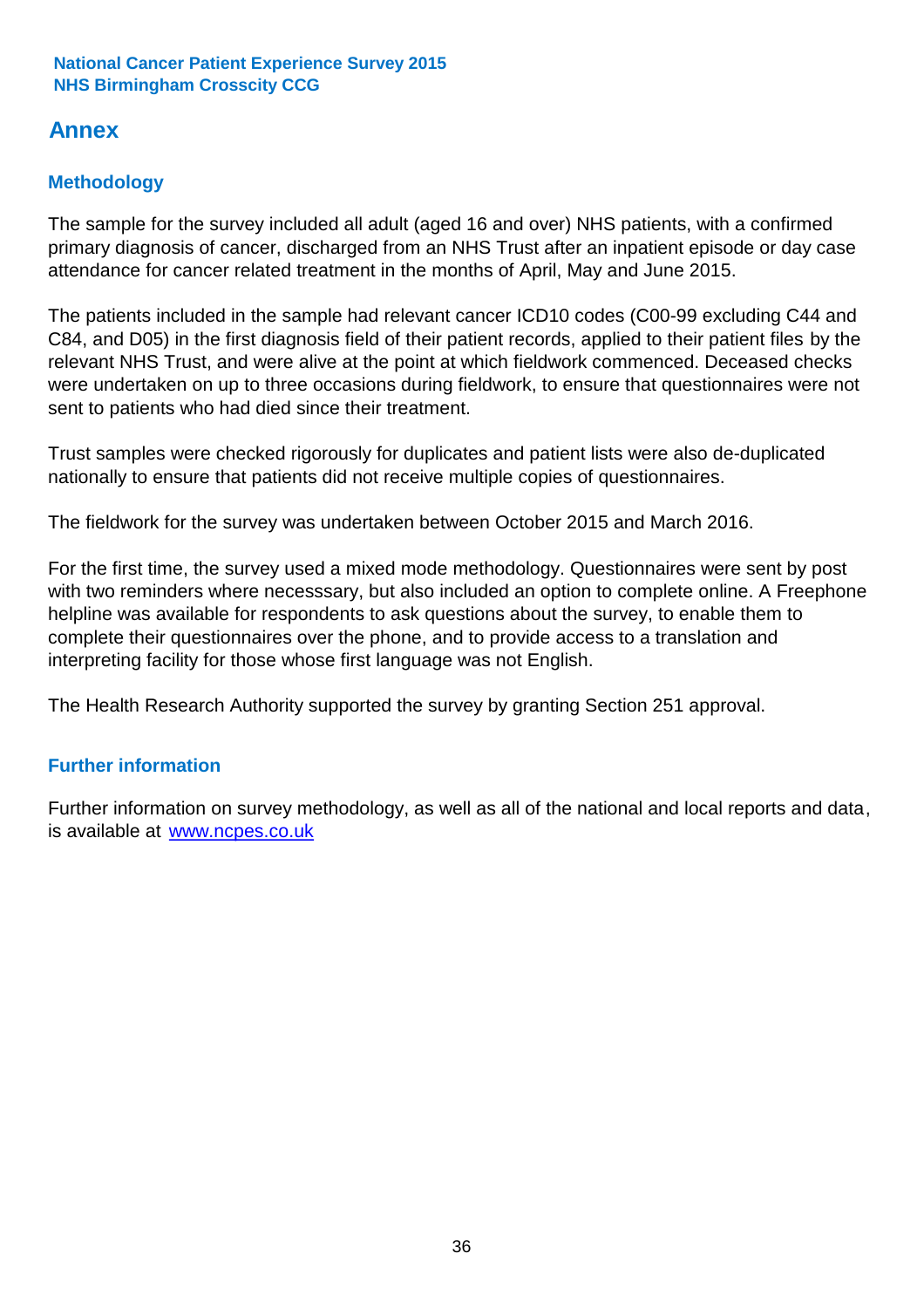#### **Redevelopment of the 2015 survey**

A number of significant changes have been made to the National Cancer Patient Experience Survey in 2015:

- the length of the questionnaire has been reduced
- response options have been reviewed and changed to make them consistent throughout the survey
- some of the questions and / or answer options have been changed so that they are now in line with questions in other patient surveys (e.g. the Care Quality Commission national patient surveys), to improve comparability between them
- the topic areas within the questionnaire have been redesigned to capture the whole patient journey.

There are 50 questions in the questionnaire that relate directly to patient experience. Of these, 14 remain unchanged from previous years; and a further 21 have been slightly amended. We draw caution in directly comparing data from the 2015 survey to the findings of the previous CPES surveys, even for identical questions. Changes in the structure of the survey instrument (questionnaire) and also the administration of the survey (calendar period and length of time from sampling to field work start and completion) may influence nationwide averages, although these features will not greatly impact on relative comparisons (e.g. between patient groups or hospitals).

The other 15 questions are either new or substantially changed from previous years.

It is expected that there will be few, if any changes, to the questionnaire going forward so we will be able to compare the results year on year. Where changes are necessary they are expected to be for methodological reasons or to improve question reliability.

Another significant change in 2015 is that an online version of the questionnaire has been developed. The online version was developed to make the questionnaire more accessible for respondents. This may have an impact on the demographic characteristics of the respondents. This may be an improvement if previously underrepresented groups have responded. However, changes to the demographics of respondents may have implications on the overall results - and again, leads us to draw caution in directly comparing results with previous years.

#### **Official Statistics**

The 2015 survey data has been published for the first time as Official Statistics. The 2015 survey data has been produced and published in line with the Code of Practice for Official Statistics.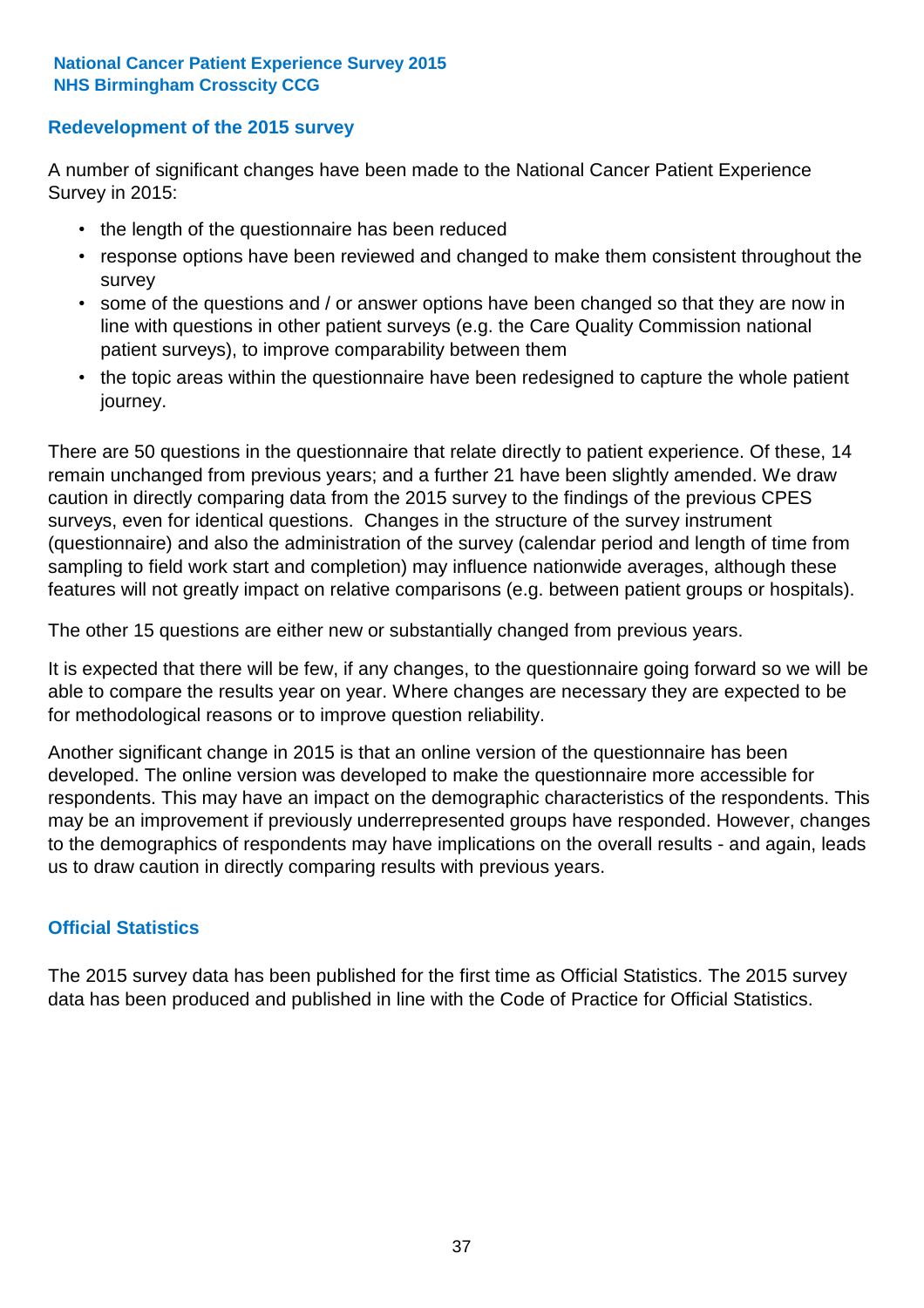#### **Scoring methodologies**

49 of the 50 questions relating directly to patient experience have been summarised as the score of the percentage of patients who reported a positive experience. For example:

- question 6 asks: "Overall, how did you feel about the length of time you had to wait for your test to be done?". Responses have been recorded as positive only for those patients who selected the first option ("It was about right")
- question 11 asks: "When you were told you had cancer, were you given written information about the type of cancer you had?". Responses have been recorded as positive only for those patients who selected the first option ("Yes, and it was easy to understand").

Where options do not provide any information on positive/negative patient experience (e.g. "Don't know / can't remember"), they are excluded from the score.

The other question (question 59) asks respondents to rate their overall care on a scale of 0 to 10. Scores have been given as an average on this scale.

A copy of the 2015 questionnaire, marked up with all of these scoring conventions, is available at www.ncpes.co.uk

Further details on the scoring methodology can be found in the technical document for the survey, available at <u>www.ncpes.co.uk</u>

#### **Case-mix adjustment**

For the first time in 2015, case-mix adjusted findings are being presented alongside unadjusted results for CCGs. Case-mix adjustment allows us to account for the impact that differing patient populations might have on results. By using the case-mix adjusted estimates we can obtain a greater understanding of how a CCG is performing given their patient population.

The factors taken into account in this case-mix adjustment are gender, age, ethnic group, deprivation, and tumour group.

For further details on case-mix adjustment, please refer to the technical document for the survey, available at www.ncpes.co.uk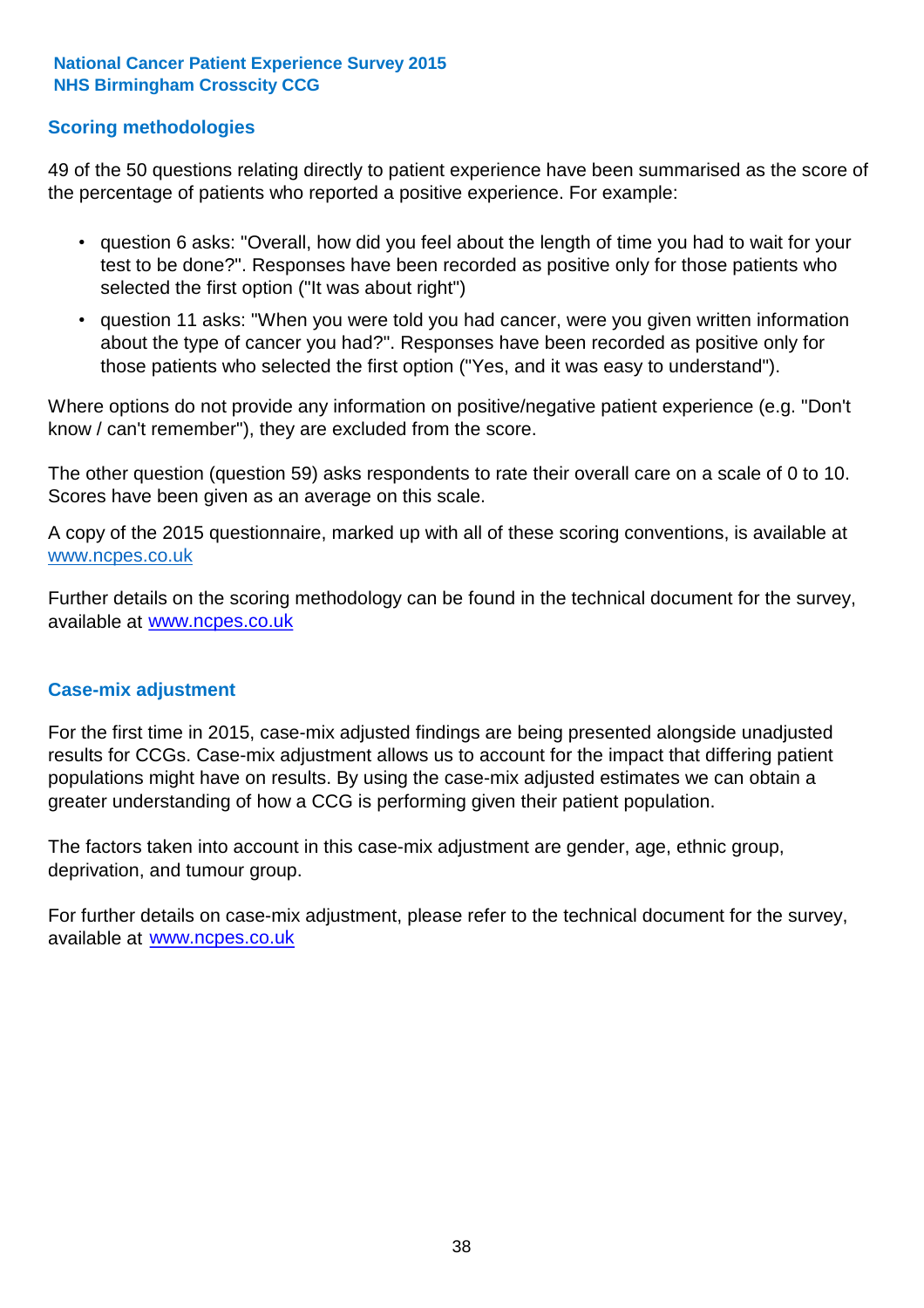#### **Response Rates**

|                 | Sample<br><b>Size</b> | <b>Excluded</b> | Adjusted<br><b>Sample</b> | <b>Not</b><br><b>Returned Refused</b> | Blank / | Completed | Response<br>Rate |
|-----------------|-----------------------|-----------------|---------------------------|---------------------------------------|---------|-----------|------------------|
| <b>National</b> | 116,991               | 8.719           | 108,272                   | 33,168                                | 3.918   | 71,186    | 66%              |
| 13P             | ,282                  | 87              | 1,195                     | 432                                   | 39      | 724       | 61%              |

#### **Respondents by tumour group**

The tables below show the numbers of patients from each tumour group and the age and gender distribution of these patients.

| <b>Tumour Group</b>  | Number of<br>respondents* |  |  |
|----------------------|---------------------------|--|--|
| Brain / CNS          | 6                         |  |  |
| <b>Breast</b>        | 187                       |  |  |
| Gynaecological       | 57                        |  |  |
| Colorectal / LGT     | 77                        |  |  |
| Lung                 | 39                        |  |  |
| <b>Skin</b>          | 11                        |  |  |
| Haematological       | 120                       |  |  |
| <b>Upper Gastro</b>  | 40                        |  |  |
| Other                | 26                        |  |  |
| Urological           | 63                        |  |  |
| Prostate             | 75                        |  |  |
| Sarcoma              | 5                         |  |  |
| <b>Head and Neck</b> | 18                        |  |  |

*\* These figures may not match the numerator for all questions in the 'Comparisons by tumour group' section of this report, because not all questions were answered by all respondents.*

#### **Respondents by age and gender**

The questionnaire asked respondents to give their year of birth. This information has been amalgamated into 8 age bands. The age and gender distribution for the CCG was as follows:

|             | 16-24  | 25-34 | 35-44 | 45-54 | 55-64 | 65-74 | 75-84 | $85+$  | <b>Total</b> |
|-------------|--------|-------|-------|-------|-------|-------|-------|--------|--------------|
| <b>Male</b> |        | ັ     |       | 19    | 70    | 117   | 82    | $\sim$ | 316          |
| Female      | ◠<br>ັ |       | 17    | 83    | 98    | 112   | 74    |        | 408          |
| Total       | ⌒      |       | 21    | 102   | 168   | 229   | 156   | 38     | 724          |